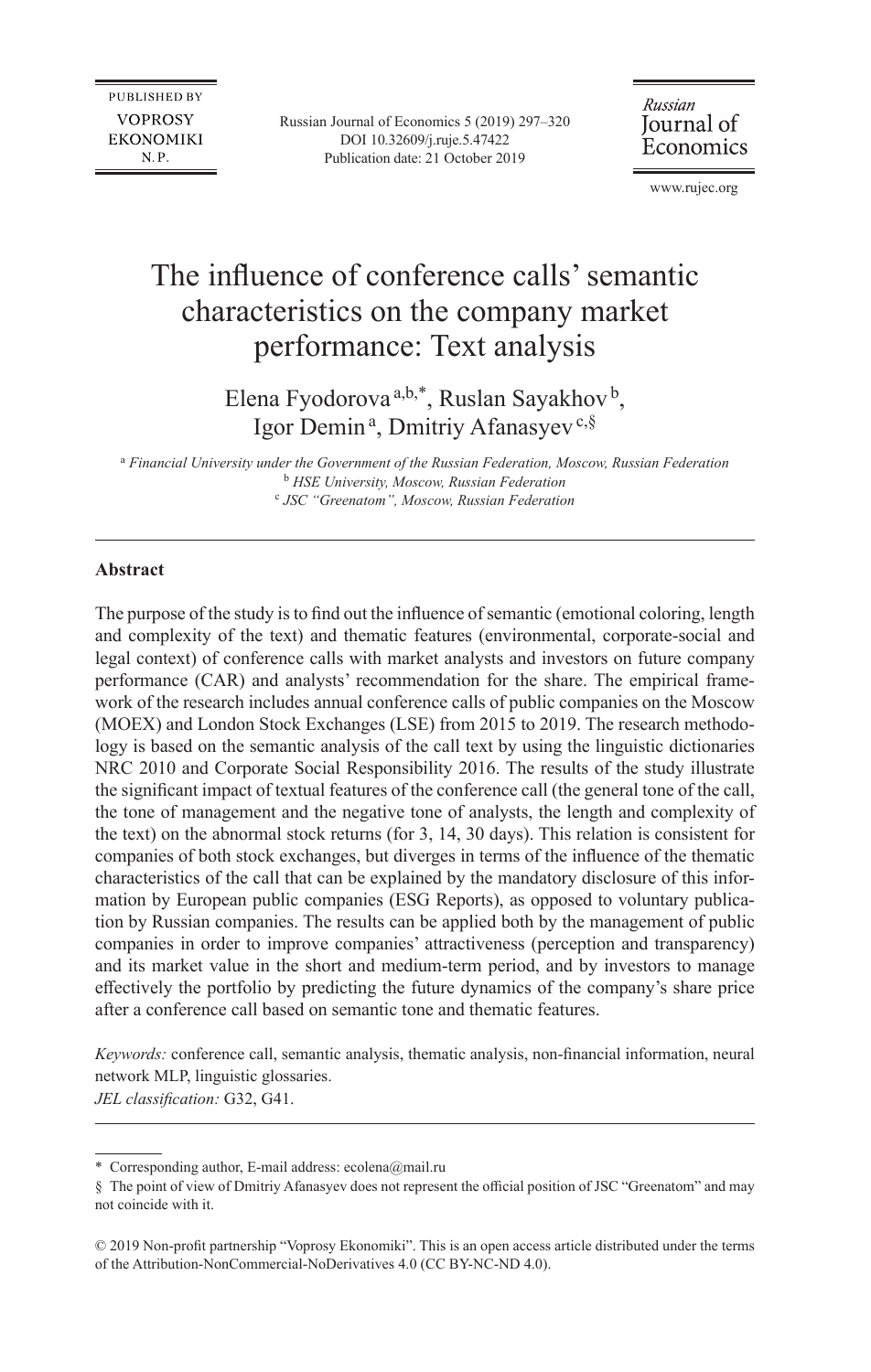## **1. Introduction**

The key factors in forging a company's attractiveness, image and market value are two instruments: the firm's financial results that are published on a periodic base and its strategic outlook and guidance in the long term. On the one hand, analysts and institutional investors determine the fair value of the company, which is reflected in the market share price or in their investment decisions, as well as in the recommendations regarding its attractiveness ("buy", "neutral", "sell"), based on the periodic operating and financial performance of the company. On the other hand, the published financial results and company press releases can be a trigger to eliminate the information asymmetry between company management and external market participants (investors, analysts, the state) that makes financial markets most effective in terms of the economic theory (agent theory). One of the key and reputable tools for mitigating the information asymmetry between the company and the financial market is officially published information (business efficiency and growth outlook, dividend and social policy, compliance with environmental standards and emission reductions, ensuring staff motivation) in the public domain by management through new information channels: press releases of operating and financial results, CEO and Board of Directors (BoD) Letters, investor conference calls, etc. The given information allows for the efficient optimization of expectations of all market agents regarding the firm opportunities and perspectives that will affect inevitably the market share price and performance since this information is fundamental and public for all financial markets and investors.

The purpose of the research is to find out and estimate the influence of semantic and thematic features of annual conference calls (company management with analysts and investors) on a company's future market performance. The relevance of this survey is validated, on the one hand, by the lack of scientific articles in this field among public firms from developing countries and Europe and the absence of research on the impact of conference calls' linguistics and topics on a company's future performance. On the other hand, the significance of this paper is justified by the increasing popularity of new communication channels between company management and investors and market bank analysts (CEO and BoD Letters, conference calls, investor day releases).

The subject that is related to the influence of non-financial information becomes more popular and relevant not only for foreign researchers but also for Russian economists. In recent work in this field, Kelchevskaya et al. (2017) built a regression model for a sample of 18 Russian public companies and found that the disclosure of corporate social responsibility (CSR) information has a significant impact on the cost of equity and investment attractiveness of companies. Researchers'results indicate the importance and necessity of disclosure of the non-financial information. In an earlier study, Kuznetsova and Maslova (2013) also discovered a strong relation between the disclosure of corporate social responsibility information and company transparency (legitimacy of doing business) that are also associated with its attractiveness and positive perceptions among current and potential investors. Udaltsov and Tikhonova (2013) built the information transparency index for companies according to a sample of 34 Russian public companies, which turned out to be related significantly and unidirectionally to firms' investment strategy and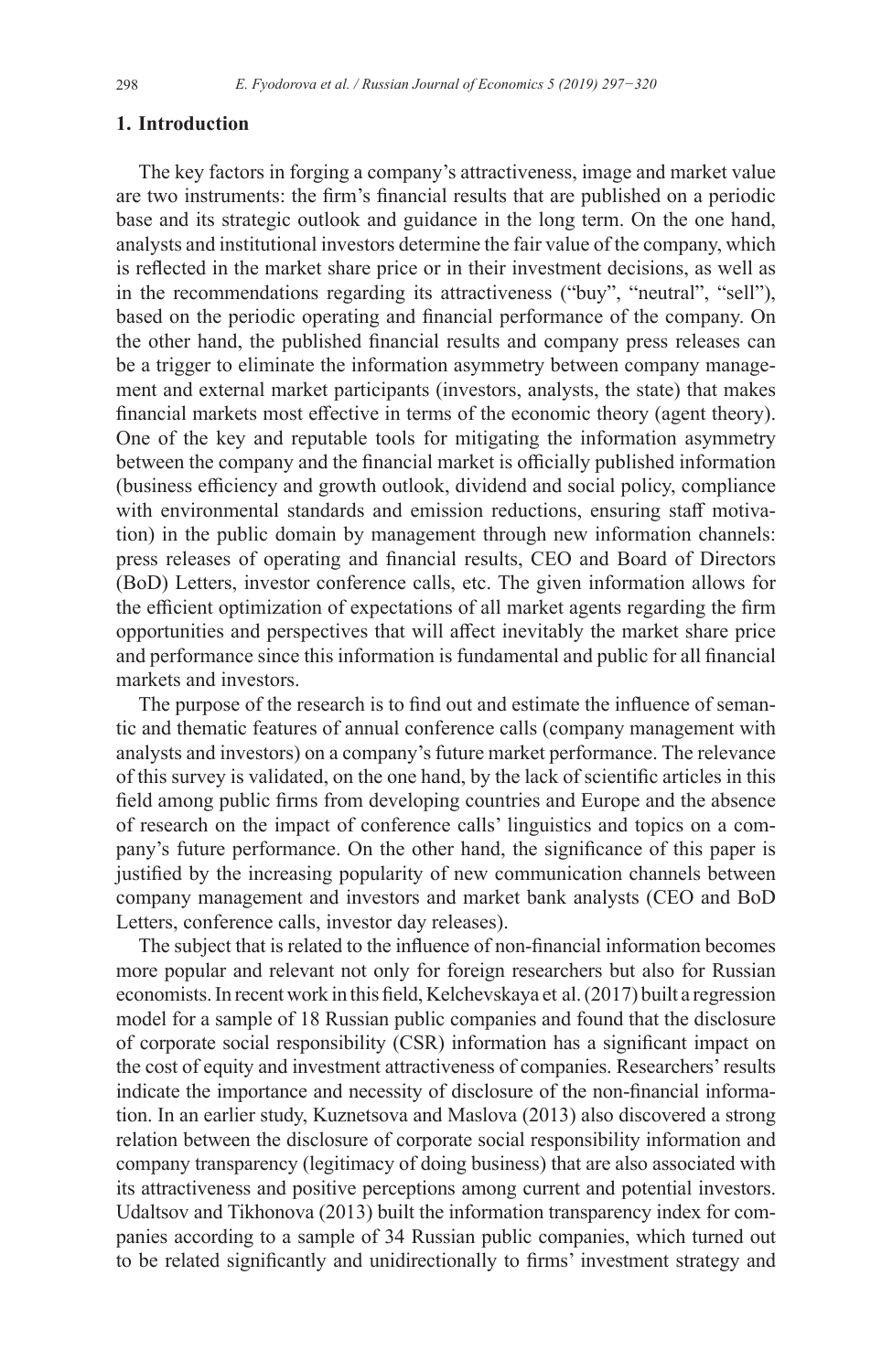the attractiveness of the company for investors. Russian economists (Fyodorova et al., 2017, 2019) have conducted the first attempt to evaluate the role and significance of non-financial reporting in the sample of CEO and BoD Letters. The authors have failed to identify a significant relationship between narcissism, the emotional tone of official letters and the future financial results of the company. However, they have discovered a significant relationship between the linguistic characteristics of Letters and the company's choice of capital structure. In contrast, alternative papers devoted to the analysis of non-financial information (press releases, conference calls, etc.) on a sample of Russian and CIS companies have not yet been undertaken over the past decade.

The basis of the research (data sample) conducted is conference calls (selector meetings by telephone). Conference calls are periodic teleconferences (quarterly/ semi-annual/annual) led by management of public companies with investment banking analysts as well as private and institutional investors and held in order to discuss operational and financial results. They also explain briefly the company's strategy next quarter/year and enable a short airing of questions about the company that interest analysts and investors. The conference call is provided by the management of the company on a voluntary basis, but: (1) an increasing number of public companies from emerging markets (including EMEA) introduce this principle of communication with investors in order to increase transparency and trust for the firm, to strengthen the attractiveness and competitiveness of the company among industry peers. This fact is reflected in the dynamics of the number of conference calls that were held both for a certain company and for companies in the market as a whole (the growth in the number of companies conducting conference calls); (2) the call is regulated by the company in advance (published on the company's website calendar and brought to analysts and brokers beforehand) and allows any interested investors to take part in the call without restriction; (3) the results of the call (transcripts) together with the question-answer part (Q&A) are available in the Bloomberg /Thomson Reuters financial monitors in the public domain within 2–3 days after it has taken place.

Organized teleconferences of the company's management with market analysts have become a pivotal avenue of public information disclosure by the share issuer concerned in recent years. The main objective of this communication channel with the financial market is to clarify the meaning of the operational and financial results that the company periodically discloses on a quarterly basis. In many cases, financial results provided by a company fail to indicate any correct and definite conclusions about the effectiveness of the firm's performance in the past period or its future growth prospects. This is only achieved through market analysts who act as mediators between the company management and investors by explaining information and addressing particularly pertinent questions.

It should be noted that each type of placed information (annual report, press release, operating results, RAS/IFRS statements) is traditionally published at different times. This eliminates the short-term effect of the publication of one reporting on another in terms of share price. However, a conference call involves wider topics and themes (without strict restrictions and a framework in the Q&A section), and allows for efficient communication between management and investors on the topics of financial and operational results, ecology, investment and the dividend policy, etc.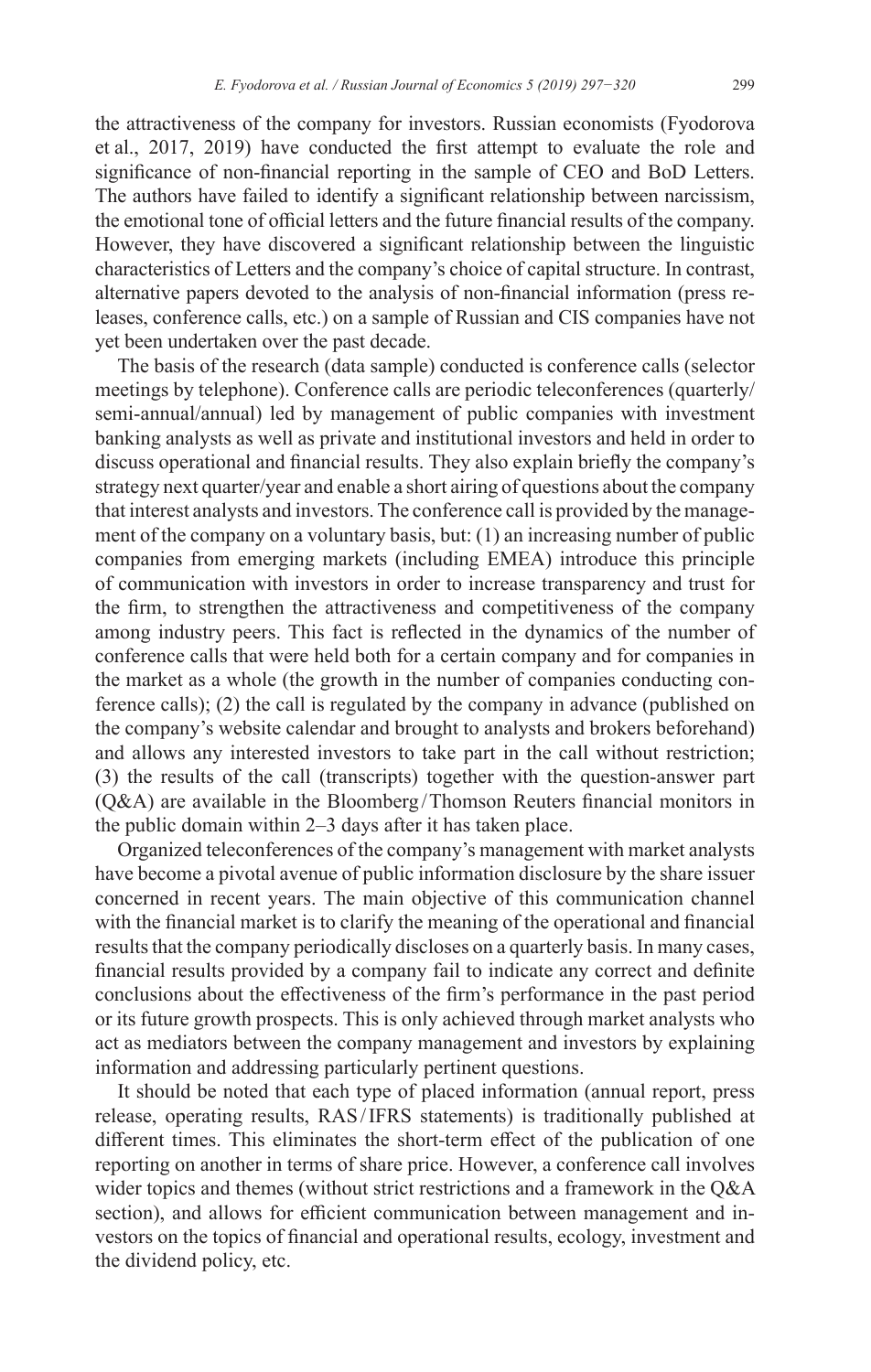This article aims to illuminate whether there is an emotional and thematic differentiation in the conference call of public companies between its management and research analysts from different countries and stock exchanges, and whether these factors really affect the dynamics of the share price in the future or analysts' recommendations for certain equity.

## **2. Literature review and research hypotheses**

Nowadays the management of public companies will use various strategies to manage a company's image and attempt to shape positive impressions. These strategies conceptually based on existing scientific literature can be classified in the following ways: semantic distortion of information (difficulty in text reading), rhetorical manipulation (using coherent and logical text), thematic distortion (using special vocabulary—maximum positive and minimum negative words, the bias of the tone and topic), visual distortion (visualized data and information presented), comparison of results with worse benchmarks (shift of analog companies to companies with worse performance—the bias), the choice of a limited number of financial and operational indicators in favor of the company side (disclosed to investors).

The motives and strategies of the company management for manipulating and distorting voluntarily disclosed information and reporting can be presented schematically in Fig. 1.

Most of the strategies can be actively applied by the company management and do not necessitate presenting distorted information to external participants, including investors. Some of them, however, are applicable to the disclosure and publication of textual information and the reporting (text perception, structural distortion, manipulation of subjects), while other strategies are used to present data in conference calls and company presentations (visual distortion, emotional and rhetorical manipulation). The feature of the presented strategies of media manipulation is the opportunity of its simultaneous application, which allows for multiplying the positive impression and growth opportunity of the company in the eyes of external participants (investors). Meanwhile, researchers (Сourtis, 1998, 2004; Li, 2006; Davis et al., 2006) showed that the main instruments of distorting and embellishing the results involved "dimming" of bad news, namely the creation of complexity of text perception, thematic manipulation through introducing many positive words and neutral vocabulary instead of negative phrases (in samples of press releases and official appeals from the public company management to investors).

Nevertheless, rhetorical manipulation by means of sound perception of the tone and its color and the visual distortion of information through the creation of special presentation and reports structure have become very popular and important in financial markets these days. These instruments form new and modern communication channels between the company management and market participants. They allow drawing the viewer's focus exclusively on the positive characteristics and certain financials that the company wants to disclose and convey to investors and shareholders. As part of our theoretical and empirical analysis, we advance six hypotheses, presented below, that will be tested in the research.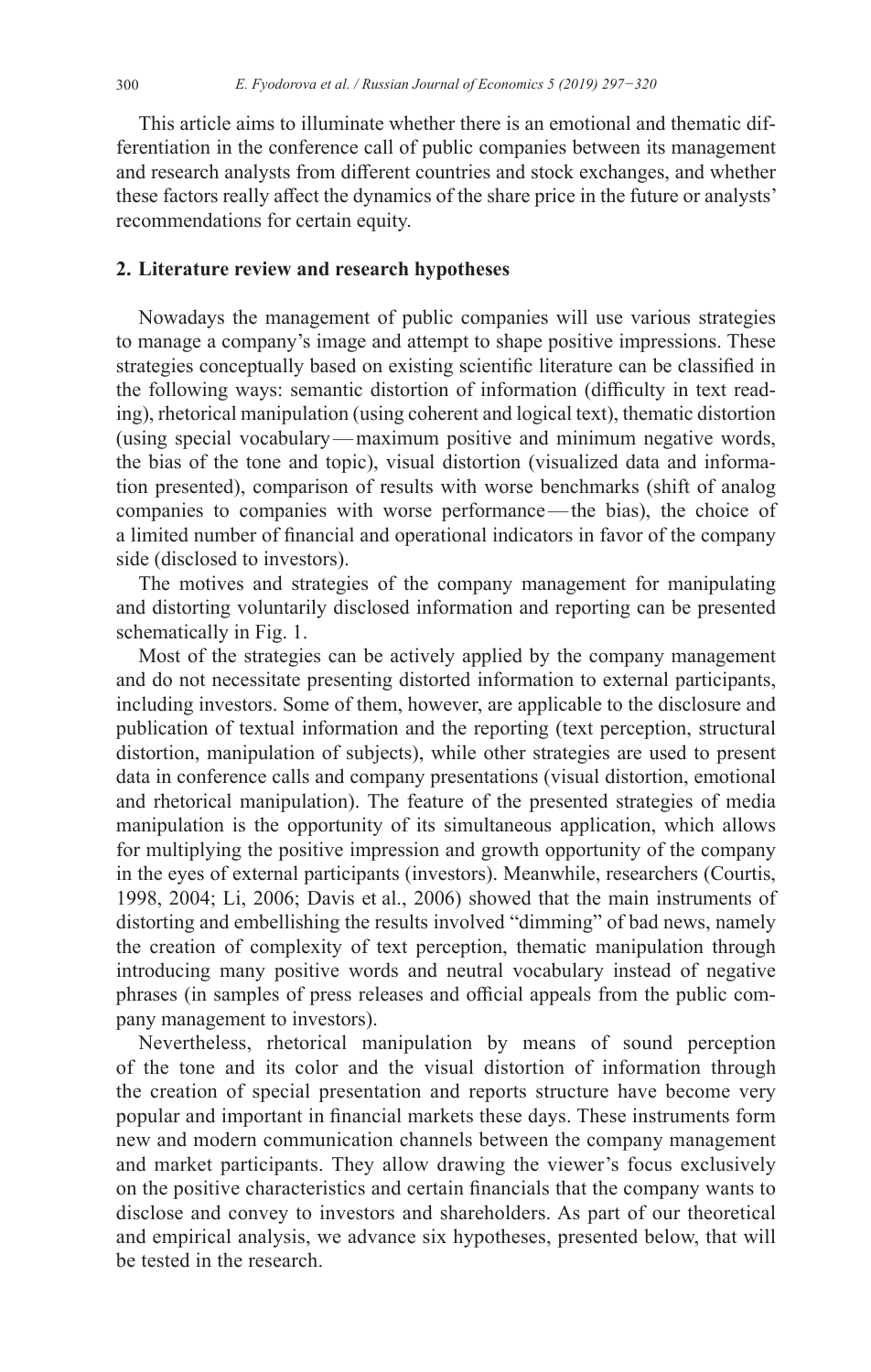



Source: Compiled by the authors using the data from Merkl-Davies and Brennan (2007). *Source*: Compiled by the authors using the data from Merkl-Davies and Brennan (2007).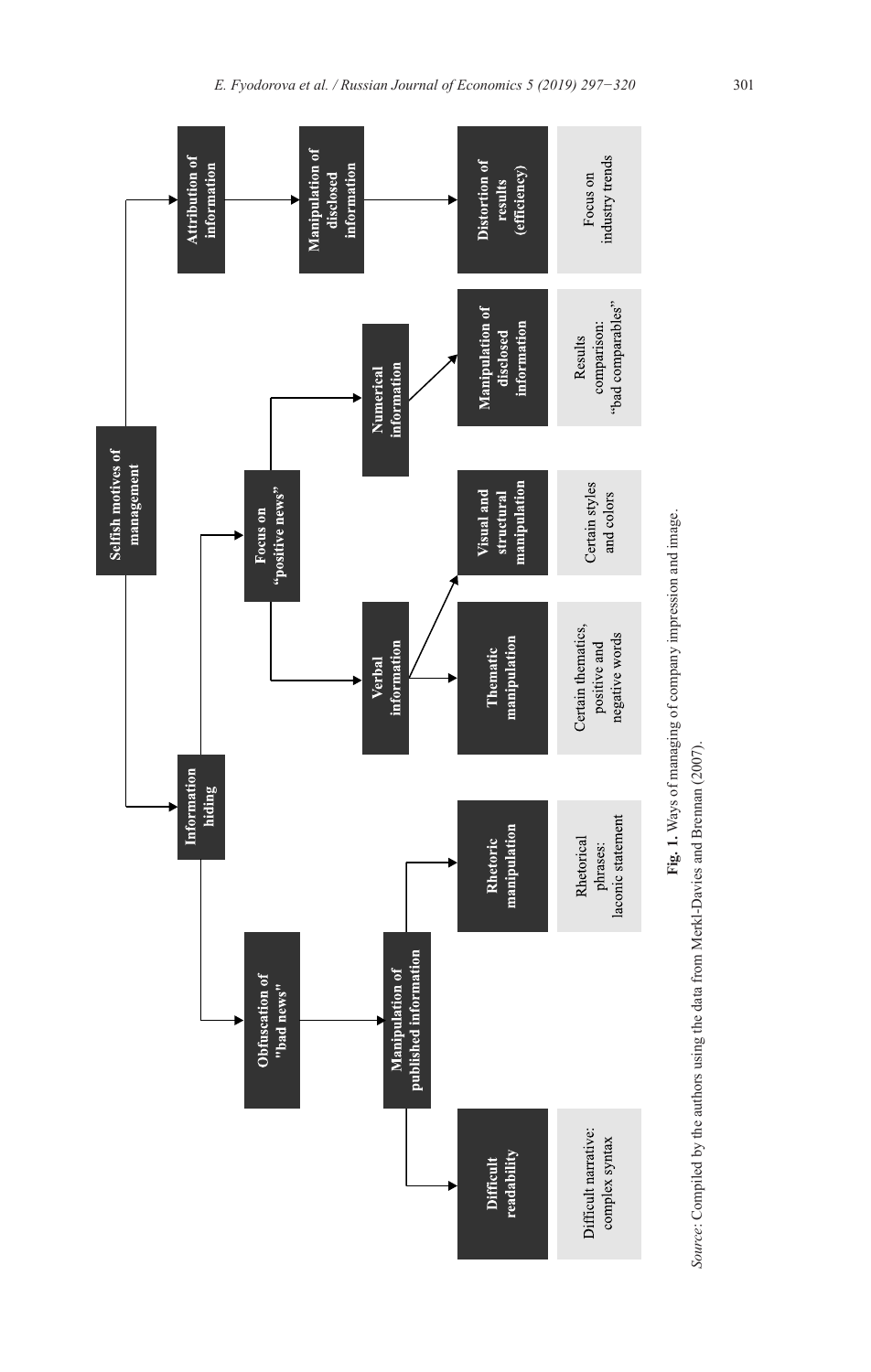*Hypothesis 1.* The presence of a significant positive relationship between the conference call tone and the future excess share return of the company (CAR) in the short and medium terms.

This hypothesis assumes that the more positive the text tone, the more favorable the impression and mood created for readers (analysts and investors). Then they will subsequently revise upwards their expectations and recommendations concerning this company. In the framework of the study, the *NetSent* and *PosSent*  variables will be used as the "semantic" (tonality) variables, and the formula description of them will be given below. Previously, this hypothesis was confirmed in earlier studies, which were devoted to the text tone of CEO and Board of Directors Letters as well as press releases according to the sample of USA companies of S&P500, German and Russian public firms (Martinez-Blasco et al., 2015; Bannier et al., 2017; Patelli and Pedrini, 2014; Fyodorova et al., 2017). As part of the conference call research, hypothesis 1 was tested and confirmed in samples of public companies of USA and of Hong Kong Stock Exchange in 2005–2015 (Doran et al., 2012; Brockman et al., 2017).

*Hypothesis 2.* The presence of a significant negative relation between the negative tone of analysts and investors in the Q&A part of the conference call and the change in the recommendation for this equity by investment analysts in the future ("buy", "neutral", "sell").

Since investment banking analysts and institutional investors are the information intermediaries between the company and the financial markets, it is assumed that the call tone used by participants reflects their impression and interest in certain equities and that this is replicated to change or maintain the recommendations in Equity Research after making the call: strictly sell (5), sell (4), hold (3), buy (2), strictly buy (1). Due to the weak efficiency of the financial market, the given information should be reflected in recommendations 30 days after the date of conference call as a minimum. Previously, hypothesis 2 was not tested in samples of conference calls, but in Jegadeesh et al. (2004), Martinez (2010), and Kontio (2016) the "analyst recommendation" variable was used jointly with the future financial and market results of USA, Finland and other European companies and as a result this variable turned out to be a significant explanatory factor. Currently, there are few papers in the field of the impact of analysts' recommendations on the future value of the company's share price. This does not allow us to make a general and accurate conclusion about the high correlation of these factors. However, brokers and traders generally tend to note that the change in the analyst's equity valuation has a high impact on the subsequent dynamics of the share price in the short term. For example, in Souček and Wasserek (2014), and Murg et al. (2014) the importance of the "analyst's valuation" variable was confirmed in a sample of European public companies in the short and medium term (up to 6 months).

*Hypothesis 3.* The future market performance of the company is more sensitive to the conference call tone of analysts and investors than to the tone of company management.

Indeed, the conference call tone and the general position of the company's management is biased in favor of creating a positive impression and a high image of the firm, while the position of analysts and investors, on the one hand, reflects the mean market sentiment, fair valuation and all relevant information about the company. On the other hand, analysts' valuations are the most objective since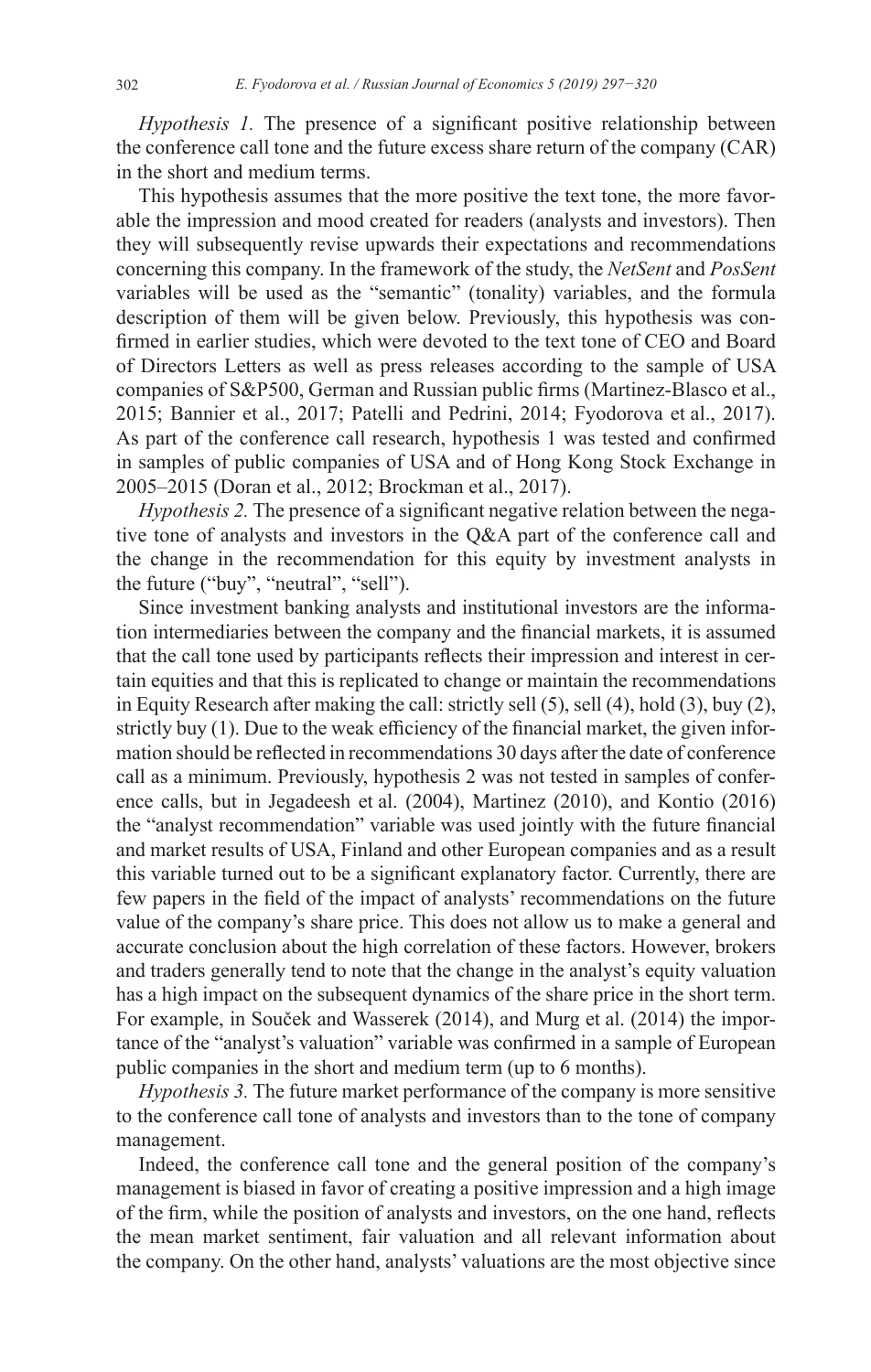they are not attached to the position of the company. In other words, the represented hypothesis suggests that the tone of bank analysts is a better predictor of the future market and financial performance of the company than the tone and emotional coloring of the management text and speech.

This fact can be explained by the possibility of direct influence of analysts on the market and investors, in particular by changing the recommendation regarding certain equity, or by issuing public news with a negative or positive connotation after the completed conference call. The similar hypothesis was previously tested in Price et al. (2012) and Brockman et al. (2015), where the authors confirmed it in a sample of quarterly conference calls of American companies, but an opposite link was found in an empirical study by Brockman et al. (2017) in the sample of Hong Kong public companies for a later period (2005–2015).

*Hypothesis 4.* The existence of the significant negative link between the length, complexity of the text of the call with analysts (number of words, FOG index) and the future market performance of the company.

This hypothesis assumes that the conference call text should be concise, clear and simple. Further, that the company's management is not motivated to embellish and distort factual information at its disposal and so obscure a correct understanding of the overall picture for listeners and investors. It assumes that they will enable correct interpretation of the given text. If, on the other hand, a presentation is over-complex or characterized by wishful thinking, then analysts and investors may perceive this information as distorted or interpret it as a possible attempt at manipulation on the part of the company's management to "obscure" negative facts and news. This can undermine the dynamics of stocks in the short or medium term. Previously, this hypothesis was verified in Brockman et al. (2017) and Doran et al. (2012) devoted to the analysis and influence of the tonality of conference calls, and is also confirmed in samples of CEO Letters (Courtis, 2004; Li, 2008) for USA and Chinese companies, but was rejected in Fyodorova et al. (2017) in the sample of CEO Letters of 50 public Russian companies for 2010–2016.

*Hypothesis 5a.* The degree of non-financial information disclosure during a call (ecology, social responsibility, protection of human rights, etc.) is significantly and positively related to the future excess return of the company share.

*Hypothesis 5b.* The degree of non-financial information disclosure during a call (ecology, social responsibility, protection of human rights, etc.) is significantly and negatively related to the forecast error regarding earnings per share (EPS surprise).

These hypotheses imply the significance and essentiality of non-financial information that is disclosed by companies on a voluntary basis and allows investors and analysts to take into account all risks and nuances as far as possible when they valuate the attractiveness of equities and build financial projections for the company's future. The given information should lead ultimately to an increase in the accuracy of the forecast (reduction in error) and the absence of surprise (the forecast error of analysts) in dividends and earnings per share. In earlier studies, these hypotheses were not tested in conjunction with the considered dependent variables (the forecast error and dividend surprise), since the applied dictionaries in this paper appeared relatively recently (2016–2018) and have not yet been tested in studies in this field, but the dependent variables are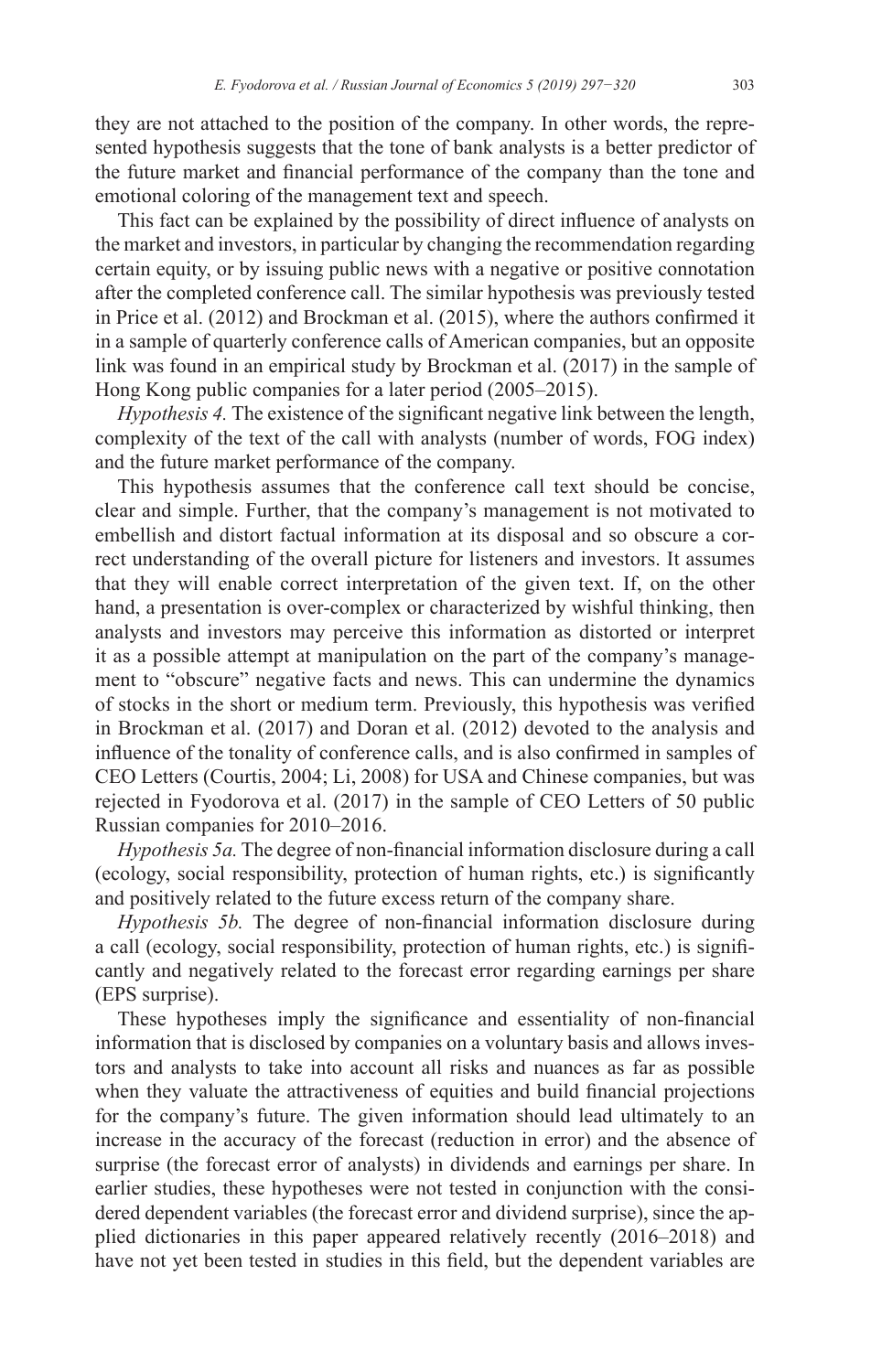presented only in a limited sample of companies and usually only for the period up to 2012–2013.

*Hypothesis 6.* The conference call tone of bank analysts, company management and thematic features of the conference call significantly differ between the companies of the Moscow and London Stock Exchanges.

The research conducted suggests that the semantic and linguistic features of the call conducted by the company's management can be perceived differently by analysts and investors of the European and Russian financial markets because: (1) there may be differences in the information efficiency of these markets; (2) the track record of these calls for companies of LSE is several times longer than for companies of the Moscow Stock Exchange. This can be reflected in a more conservative or emotional tone of European call participants in comparison to colleagues from the Russian financial market. Earlier, the similar hypothesis in the framework of conference calls has not been tested, but significant difference in tonality geographically was found in the sample of CEO Letters in the recent works (Craig and Brennan, 2012; Patelli and Pedrini, 2014).

The advanced hypotheses in this section will be tested using the econometric tools and machine learning (neural network; see the next section).

## **3. Research methodology**

The main methodological and technical complication of the study is the analysis of textual information, namely the transcripts of management calls with analysts, since it is required to derive a vector of quantitative variables from qualitative data (text parameters), which describe it from the position of emotional coloring, tonality, complexity and subject. Previously, the surveys in this field and in general in the analysis of textual information and relation with financial variables were practically absent, since there was no suitable data tools for computer analysis and transformation of the data from a qualitative type to a quantitative one. However, modern methods of analysis of information have appeared with the development of computer technologies and new programming languages in recent years, and among them one of the most popular has become the method of "bag of words" (Fung et al., 2002; Wu et al., 2010, 2014). The key idea of this tool of text analysis is as follows: each of the texts (in this case, the text transcript of the conference call) is considered as an unordered set of words included in it. After the exclusion from composition of the "stop words" (prepositions, particles, etc.) the remaining words are evaluated on the basis of special dictionaries where terms have the characteristics of tonality, such as "positive", "negative", "surprise", etc. Thus, it seems possible to assess the general tone of the text based on its included words.

In the last decade, a significant number of such economic, financial, and news dictionaries have appeared based on the surveys of a large volume of press releases of companies' financial results, CEO Letters and BoD Letters, financial reports (10-K, 10-Q) of US and European companies.Applying these data, the researchers have built dictionaries of financial and economic topics with the assignment to words of certain emotional orientation and tonality. Principally, the original and modern dictionary will be used in the framework of this work,—NRC (National Research Council)—the advantage of that is, firstly, a higher number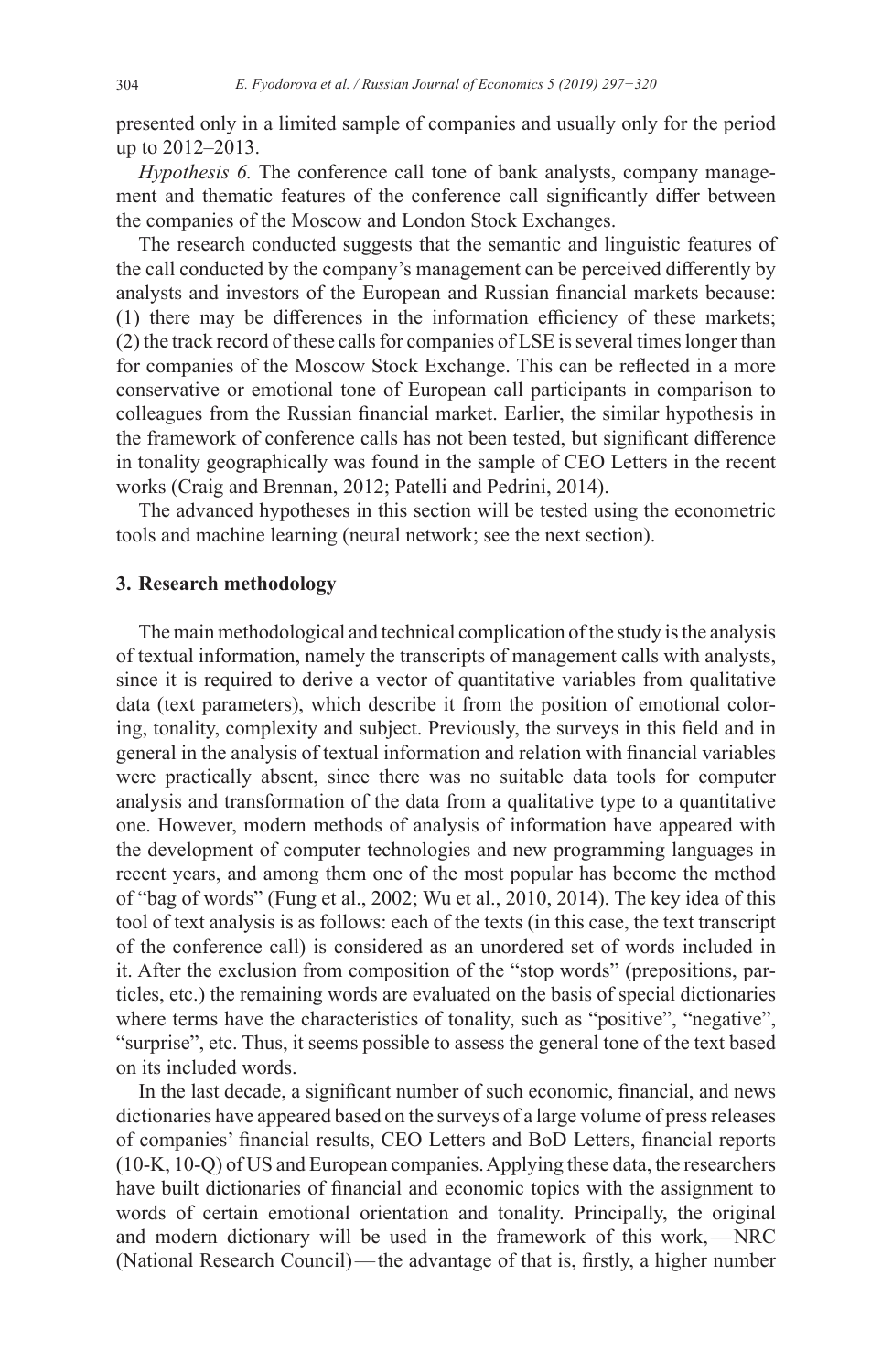of words in the glossary (6468 terms instead 3916 terms in the vocabulary of Loughran and McDonald, 2014), and secondly, the opportunity of the assignment of 10 signs of emotional coloring of words ("trust", "sadness", "anger", "fear", "disgust", "positive", "negative", etc.) instead of 3 signs of tonality, as in earlier dictionaries, that gives the opportunity to expand the scope of current and further research. Demin et al. (2019) empirically approve that the financial and economic dictionary NRC is the most suitable and shows better analysis results than the dictionary Loughran and McDonald (2014), based on the sample of companies with a developed market and the sample of Russian news.

Table 1 illustrates the formulas that reflect the emotional characteristic of the text of the call transcript (linguistic variables) in accordance with the NRC dictionary.

To test the hypotheses 1–3, the regression models will be built based on panel data applying conference call transcripts where the semantic and linguistic characteristics are the explanatory variables, and future market and financial indicators of the company, as well as analysts'recommendations regarding the attractiveness of the stock, are dependent variables.

Additionally, the control variables are included in regression models that are estimated below. It is necessary, firstly, to fix the effect of non-financial information on the company's future market performance and its tonality level, and secondly, these factors have been successfully tested and applied in recent empirical studies in this field (Davis et al., 2006, 2012; Demers and Vega, 2008; Price et al., 2012; Boudt and Thewissen, 2019; Fyodorova et al., 2017, Demin et al., 2019), where these variables improved the general explanatory power and significance of the regression model.

The financial (control) variables are used with a lag of 1 year in the presented models below (the control variables for the fiscal year 2018 are used for the call of 2019). Since the call is conducted on the basis of financial and operational results from the previous year, the model output considers the linguistic textual factors

| Description of linguistic variables. |                                                     |                                                                                                                                               |
|--------------------------------------|-----------------------------------------------------|-----------------------------------------------------------------------------------------------------------------------------------------------|
| Variable                             | Formula                                             | Definition                                                                                                                                    |
| PosSent,                             | $PosWords_t$<br>TotWords,                           | Text positivism in conference call<br>$PosWords_{t}$ —number of positive words in conf. call<br>TotWords,—total number of words in conf. call |
| NegSent,                             | $NegWords_t$<br>TotWords.                           | Text negativism in conference call<br>$NegWords$ , -- number of negative words in conf. call<br>TotWords,—total number of words in conf. call |
| NetSent,                             | $PosWords_t - NegWords_t$<br>$PosWords, +NegWords,$ | The general direction of the conference call tone<br>(Net sentiment)                                                                          |
| EnvirSent,                           | $EnvirWords_t$<br>TotWords.                         | <i>EnvirWords</i> ,—number words of "ecology" topic<br>$TotWords,$ —total number of words in conf. call                                       |
| SocialSent,                          | SocialWords,<br>TotWords.                           | <i>SocialWords</i> ,—number words of "corporate social"<br>thematic in conference call<br>$TotWords_{t}$ —total number of words in conf. call |

**Table 1** Description of linguistic variables.

*Source*: Compiled by the authors.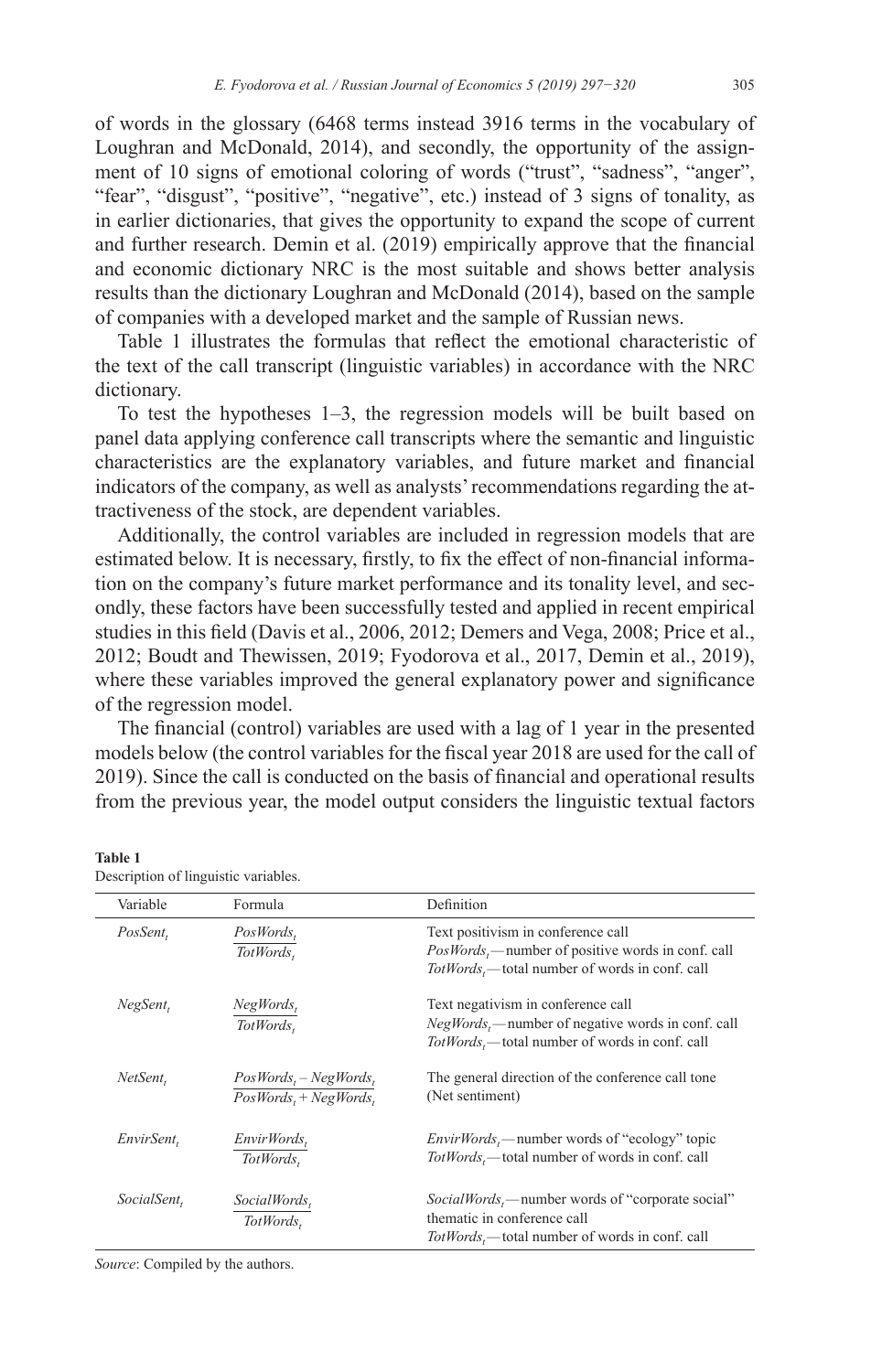separately from the impact of financials. Control variables are used to separate the "financial impact" of information on future share return from the effects of "linguistic" and "thematic" influence.

The main control variables used are *ROE, ROA, Size* (logarithm of revenue / assets), *Asset Turnover, Leverage*, financial covenant *Net Debt/EBITDA*, logarithm of working capital change in this study (*Change in*  $WC_{i,t+1}$ ).

To test hypothesis 1, a regression model (1) was constructed which is presented below:

$$
CAR(0, T)_{i,t} = \beta_0 + \beta_1 \times ROE_{i,t-1} + \beta_2 \times Size_{i,t-1} + \beta_3 \times AT_{i,t-1} +
$$
  
+  $\beta_4 \times EBITDAMargin_{i,t-1} + \beta_5 \times NetSent_{i,t-1} +$   
+  $\beta_6 \times Change in WC_{i,t-1} + \varepsilon_{i,t}$ , (1)

where:

 $CAR(0, T)_{i,t} = \sum_{\tau=0}$ *T ARτ*—cumulative abnormal return since *T* days after

conf. call of company *i* for year *t*;

 $AR_{\tau}$ —abnormal return in day  $\tau$  of company *i* for year *t*;

$$
AR_{\tau} = \text{Ln} \frac{P_{i,\tau}}{P_{i,\tau-1}} - \text{Ln} \frac{P_{m,\tau}}{P_{m,\tau-1}};
$$
  

$$
P_{i,\tau}
$$
—share price of company *i* in day  $\tau$ ;  

$$
P_{m,\tau}
$$
—market index *m* in day  $\tau$ .

In this study, the market value (return) of the stock exchange index is measured as the component of excess returns (*AR*) instead of the classically applied expected return  $ER_{i\tau}$  in financial theory. Firstly, this is explained by using  $P_{m\tau}$  instead of  $ER_{i,t}$  in most modern works in the field of finance, and, secondly, the application of *ER*<sub>it</sub> is possible only together with the assumption of the perfect financial market and with a number of the assumptions of CAPM model, which can be broken in real financial markets. The Moscow Stock Exchange Index was used as a market index for the Moscow Stock Exchange companies and the FTSE100 index for companies from the London Stock Exchange.

Various modifications of the parameter will be used depending on the number of days (*T*) after the conference call (3 days / 14 days / 30 days) since hypothesis 1 is tested on the short and medium term.

To test hypothesis 2, model (1) will be modified as follows:

$$
\Delta Recomm(0, T)i,t = \beta_0 + \beta_1 \times ROEi,t-1 + \beta_2 \times Sizei,t-1 + \beta_3 \times ATi,t-1 ++ \beta_4 \times EBITDAmargin,i-1 + \beta_5 \times NegSent_Q&Ai,t-1 ++ \beta_6 \times Change in WCi,t-1 + \varepsiloni,t-1,
$$
\n(2)

where  $\Delta Recomm(0, T)_{i,t}$  =  $Recomm(T)_{i,t}$  –  $Recomm(0)_{i,t-1}$  — change in mean analysts recomendation for period [0;*T*].

In model (2), the following classification is considered as a recommendation for a specific stock that is proposed by Thomson Reuters and Bloomberg: 1—strictly buy, 2—buy, 3—neutral (hold), 4—sell, 5—strictly sell. Thus, if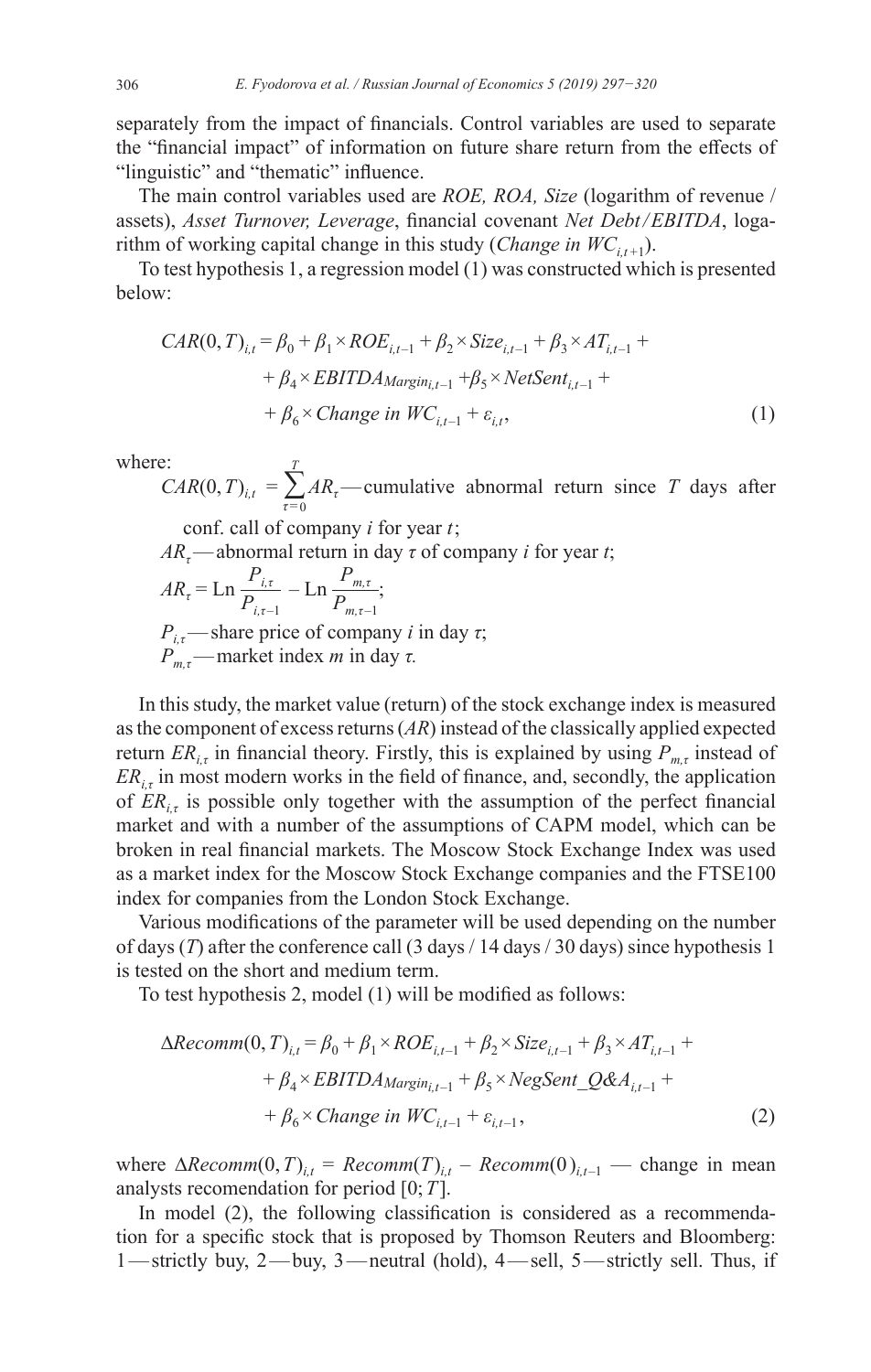the variable  $\Delta Recomm(0, T)_{i,t+1}$  is negative, the recommendation for the (equity) share improves in a favorable way for the purchase. In the model, this variable will be applied in two versions: a short-term change (1 month) and long-term change in the recommendation (till the end of the year since the conference call ending).

To test hypothesis 3, we also modify model (1) in part of the parameter  $PossSent_{i,t}$  (reflects the tone of the complete text), instead of which we apply separately *PosSentManagement<sub>it</sub>* and *PosSentAnalyst<sub>it</sub>*. The hypothesis will be verified by comparing the estimates of the coefficients  $\beta_i$  for these variables by module.

To test hypothesis 4, the regression model (3) is constructed based on panel data and presented below, which is the modification of the model (1), where the variable  $PosSent_{i,t}$  is excluded (because it directly correlates with the variable  $Words_{i}$ ):

$$
CAR(0,3)_{i,t} = \beta_0 + \beta_1 \times ROE_{i,t-1} + \beta_2 \times Size_{i,t-1} + \beta_3 \times AT_{i,t-1} +
$$
  
+  $\beta_4 \times EBITDAMargin_{i,t-1} + \beta_5 \times Words_{i,t-1} +$   
+  $\beta_6 \times FOG_{i,t-1} + \beta_7 \times Change\ in\ WC_{i,t-1} + \varepsilon_{i,t},$  (3)

where:  $Words_{it}$ —number of total words in a conference call;

$$
FOG_{i,t} - \text{coefficient of the complexity of text understanding (Li, 2008):}
$$
  

$$
FOG_{i,t} = 0.4 \times \left(\frac{Total Words}{Number of Sentences} + \frac{Number of complicated words}{Total Words} \times 100\right).
$$

Table 2 illustrates the relation between the value of the FOG index and the degree of complexity and readability of the analyzed text. As a dependent variable, the different modifications of the variable  $CAR(0, T)_{i,t}$  will be proposed in order to measure the significance of the effect in the short and medium term (up to 1 month).

The particular method of research in the context of text analysis is the estimation of the significance of non-financial information and its impact on the company's future performance and the accuracy of analysts' forecasts regarding key performance indicators (earnings per share, dividend surprise). Linguists and economists have done massive research to create and compile thematic dictionaries in 2010–2018 based on various materials and scientific sources that allow to cluster words and spoken phrases in specific topics. Among the modern and most authoritative dictionaries in the scientific community, it seems possible to highlight the Corporate Social Responsibility Words dictionary (Pencle and Mălăescu, 2016) that corresponds to

**Table 2** FOG Index distribution (level of text complexity).

| FOG Index    | Text characteristic      |
|--------------|--------------------------|
| >18          | Impossible to read       |
| $14 - 17.99$ | Difficult to read        |
| $12 - 13.99$ | Text is completely clear |
| $10 - 11.99$ | Acceptable for reading   |
| $8 - 9.99$   | Simple text              |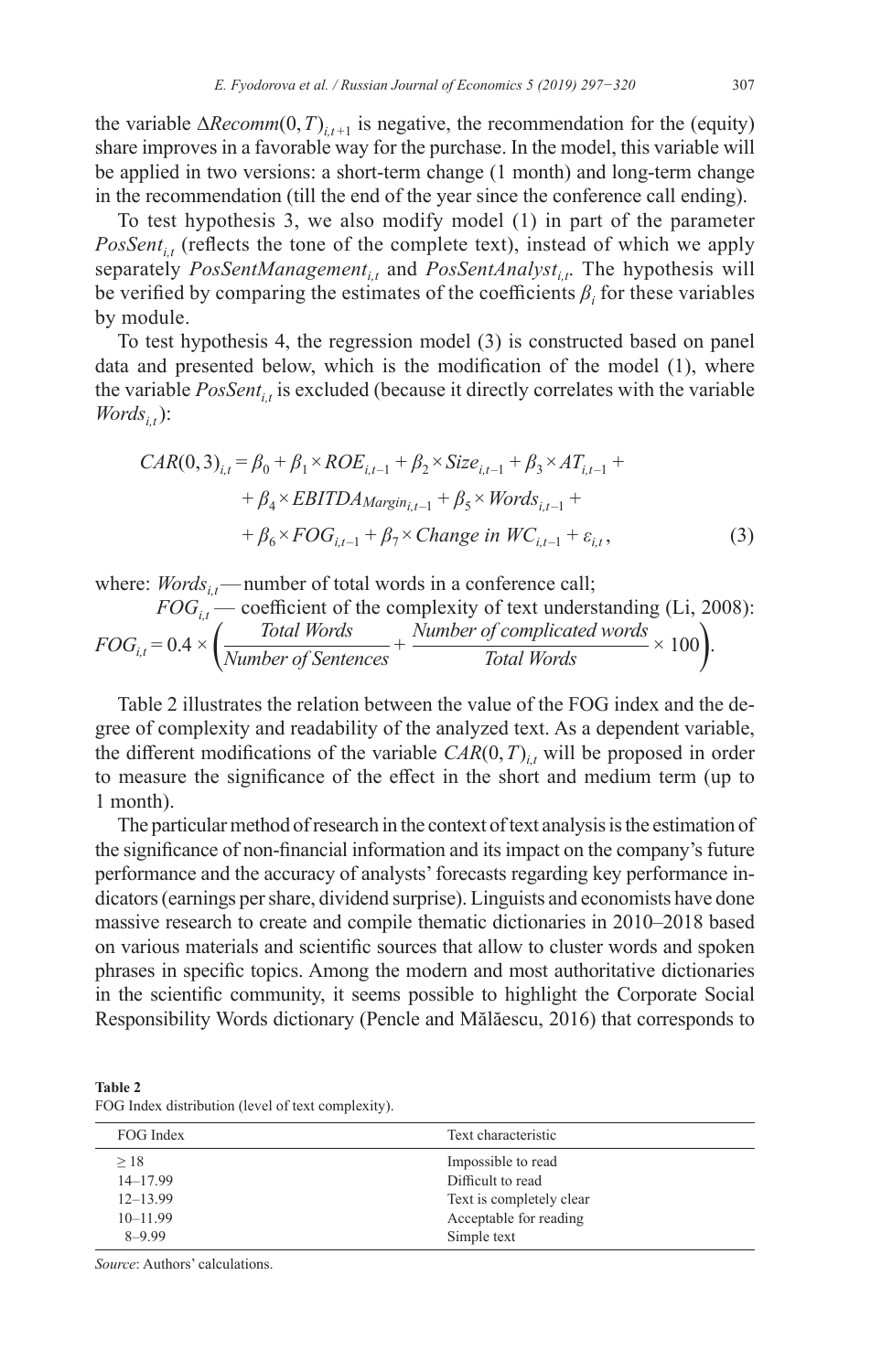the topic of corporate social responsibility. The dictionary let the researchers cluster the existing text in four ways: social responsibility and social activities, environment and ecology, protection of human rights, motivation and support of workers. Each of the four dictionary clusters has more than 1 thousand words in the lexicon; the following most popular can be distinguished among them: "Collective Well-Being", "Corporate Culture", "Discrimination", "Diverse", "Healthcare Benefits", "Hard Work", "Carbon Emission", "Environment", "Petroleum", "Renewable", "Life Benefits", "Social Policy".

To test hypotheses 5a and 5b on the basis of the analyzed literature, the variables responsible for the thematic focus of the call transcript will be included to the modification of model (1):

$$
CAR(0,3)_{i,t} = \beta_0 + \beta_1 \times ROE_{i,t-1} + \beta_2 \times Size_{i,t-1} + \beta_3 \times AT_{i,t-1} +
$$
  
+  $\beta_4 \times EBITDAMargin_{i,t-1} + \beta_5 \times Social_{i,t-1} +$   
+  $\beta_6 \times Envir_{i,t-1} + \beta_7 \times Humanr_{i,t-1} + \varepsilon_{i,t}$ , (4)

$$
EPS\_Surp_{i,t} = ROE_{i,t-1} + Size_{i,t-1} + AT_{i,t-1} +
$$
  
+ 
$$
EBITDA_{Margin_{i,t-1}} + Social_{i,t-1} +
$$
  
+ 
$$
Envir_{i,t-1} + \beta_7 \times Humanr_{i,t-1} + \varepsilon_{i,t},
$$
 (5)

where: *Social<sub>it</sub>*—share of words about corporate social thematic in call;  $Envir_i$  share of words about environmental thematic; *Humanr<sub>it</sub>*—share of words about human and worker rights; *EPS*  $Surp_{i,t} = EPS_{factor} + EPS_{forecast_{i,t-1}}$  – analyst forecast error of earnings per share ("earnings per share surprise").

Previously, these hypotheses were not tested by researchers, since there were no specialized thematic dictionaries and tools for testing them.

To verify hypothesis 6, the model (1) itself was tested separately for a selection of conference calls for management of companies in Moscow and London Stock Exchanges in order to find significant difference in estimates of coefficients for linguistic variables.

## **4. Sample selection: data analysis and criteria**

To test the advanced hypotheses and in accordance with the research branch, further companies were selected from different financial markets based on the following selection criteria: companies are public and have been trading on the Moscow and London Stock Exchanges continuously since 2014 and are in the top 100 of the market capitalization and the top 100 of daily trading volume among firms on the exchanges; availability of annual conference calls'transcripts with investors and analysts without omissions in English in 2015–2019; the minimum number of words in the text of the call exceeds 200 words; the absence of gaps in historical financial results and variables in the Thomson Reuters and Bloomberg databases that are used in the research.

The initial sample of companies in the study consisted of 75 companies from the London Stock Exchange and 60 companies from the Moscow Stock Exchange, but, in the process of financial information and conference call transcripts'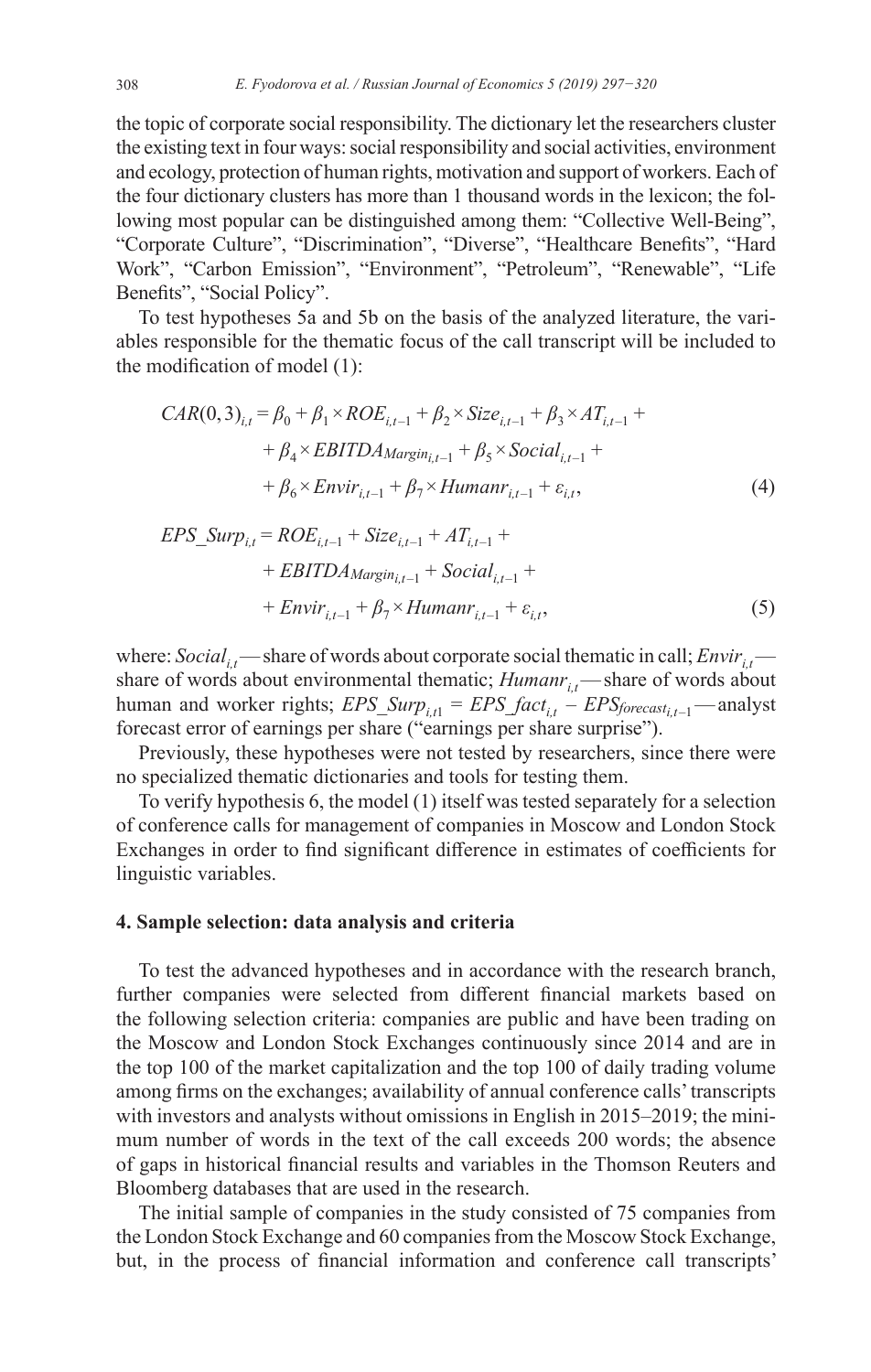consolidation, the observations (companies) were excluded where several transcripts were missing or there were significant omissions  $($  > 5% observations of all data) by historical data. The final sample consists of 36 companies in MOEX and 35 companies of the LSE, where the equity of these companies have been traded continuously since 2015.

Tables 3–4 provide the descriptive analysis of the financial performance of companies for 2015–2019 separately for the Moscow and London exchanges. The descriptive analysis illustrates that Russian and European companies are comparable in terms of assets and revenue level with a slight advantage of companies from the London Stock Exchange, but other characteristics differ between companies of these regions with a greater dispersion of the variables among Russian firms. Despite this difference, the "dividend surprise" and "earnings per share surprise" are almost the same between the represented companies, but at the same time, Russian market analysts are more inclined to increase the recommendation of equity ("buy") than their European colleagues—the average recommendation after conference calls is in favor of decline ("sell"); that can be justified by the lack of sufficient information from the management of Russian

| Table 3                                                       |  |  |
|---------------------------------------------------------------|--|--|
| Descriptive analysis of financial variables (MOEX companies). |  |  |

| Variable          | Min      | $Q_1$   | Median  | Mean    | $Q_3$   | Max   |
|-------------------|----------|---------|---------|---------|---------|-------|
| Market Cap        | 8.65     | 9.51    | 9.82    | 9.84    | 10.14   | 10.91 |
| Size (Log Assets) | 8.67     | 9.71    | 9.96    | 10.06   | 10.23   | 11.67 |
| ROE, %            | $-87.0$  | 10.0    | 18.0    | 23.0    | 28.0    | 459.0 |
| EBITDA margin, %  | 5.0      | 15.0    | 26.0    | 28.0    | 34.0    | 80.0  |
| Net Debt/EBITDA   | 0.0      | 0.73    | 1.39    | 3.09    | 2.14    | 91.33 |
| Leverage          | 0.0      | 0.36    | 1.10    | 3.10    | 2.41    | 52.91 |
| Asset Turnover    | 0.00     | 0.51    | 0.67    | 0.81    | 0.96    | 2.51  |
| Change in WC      | $-10.34$ | $-8.72$ | $-8.46$ | $-5.21$ | $-7.74$ | 10.21 |
| EPS Surprise, %   | $-25.0$  | $-1.0$  | 0.0     | 1.0     | 3.0     | 27.0  |
| Recommendation    | $-1.50$  | $-0.06$ | 0.00    | $-0.02$ | 0.01    | 1.80  |
| $CAR$ $(0, 3)$    | $-0.15$  | $-0.06$ | $-0.02$ | 0.01    | 0.06    | 0.34  |
| CAR (0, 14)       | $-0.36$  | $-0.10$ | $-0.01$ | 0.02    | 0.07    | 0.94  |
| CAR (0, 30)       | $-1.17$  | $-0.04$ | 0.01    | 0.04    | 0.09    | 1.51  |

*Source*: Authors' calculations.

#### **Table 4**

Descriptive analysis of financial variables (LSE companies).

| Variable                 | Min      | $Q_1$   | Median  | Mean    | $Q_3$ | Max   |
|--------------------------|----------|---------|---------|---------|-------|-------|
| Market Cap               | 9.55     | 9.85    | 10.29   | 10.32   | 10.74 | 11.24 |
| <i>Size</i> (Log Assets) | 9.13     | 9.85    | 10.45   | 10.48   | 10.96 | 12.42 |
| ROE, %                   | $-5.0$   | 9.0     | 14.0    | 16.0    | 22.0  | 57.0  |
| EBITDA margin, %         | $-0.06$  | 0.14    | 0.28    | 0.34    | 0.42  | 1.80  |
| Net Debt/EBITDA          | 0.00     | 0.62    | 1.23    | 2.25    | 2.25  | 38.13 |
| Leverage                 | 0.08     | 0.45    | 0.68    | 1.21    | 1.55  | 10.98 |
| Asset Turnover           | 0.00     | 0.24    | 0.46    | 0.56    | 0.85  | 1.66  |
| Change in WC             | $-10.83$ | $-9.07$ | $-8.25$ | $-4.22$ | 6.93  | 10.74 |
| EPS Surprise, %          | $-170.0$ | $-1.0$  | 0.0     | $-1.0$  | 1.0   | 48.0  |
| Recommendation           | $-0.89$  | $-0.12$ | 0.00    | 0.01    | 0.09  | 3.00  |
| $CAR$ $(0, 3)$           | $-0.15$  | $-0.02$ | 0.01    | 0.01    | 0.04  | 0.27  |
| CAR (0, 14)              | $-0.11$  | $-0.01$ | 0.03    | 0.03    | 0.06  | 0.45  |
| CAR (0, 30)              | $-0.16$  | $-0.04$ | 0.01    | 0.02    | 0.07  | 0.69  |
|                          |          |         |         |         |       |       |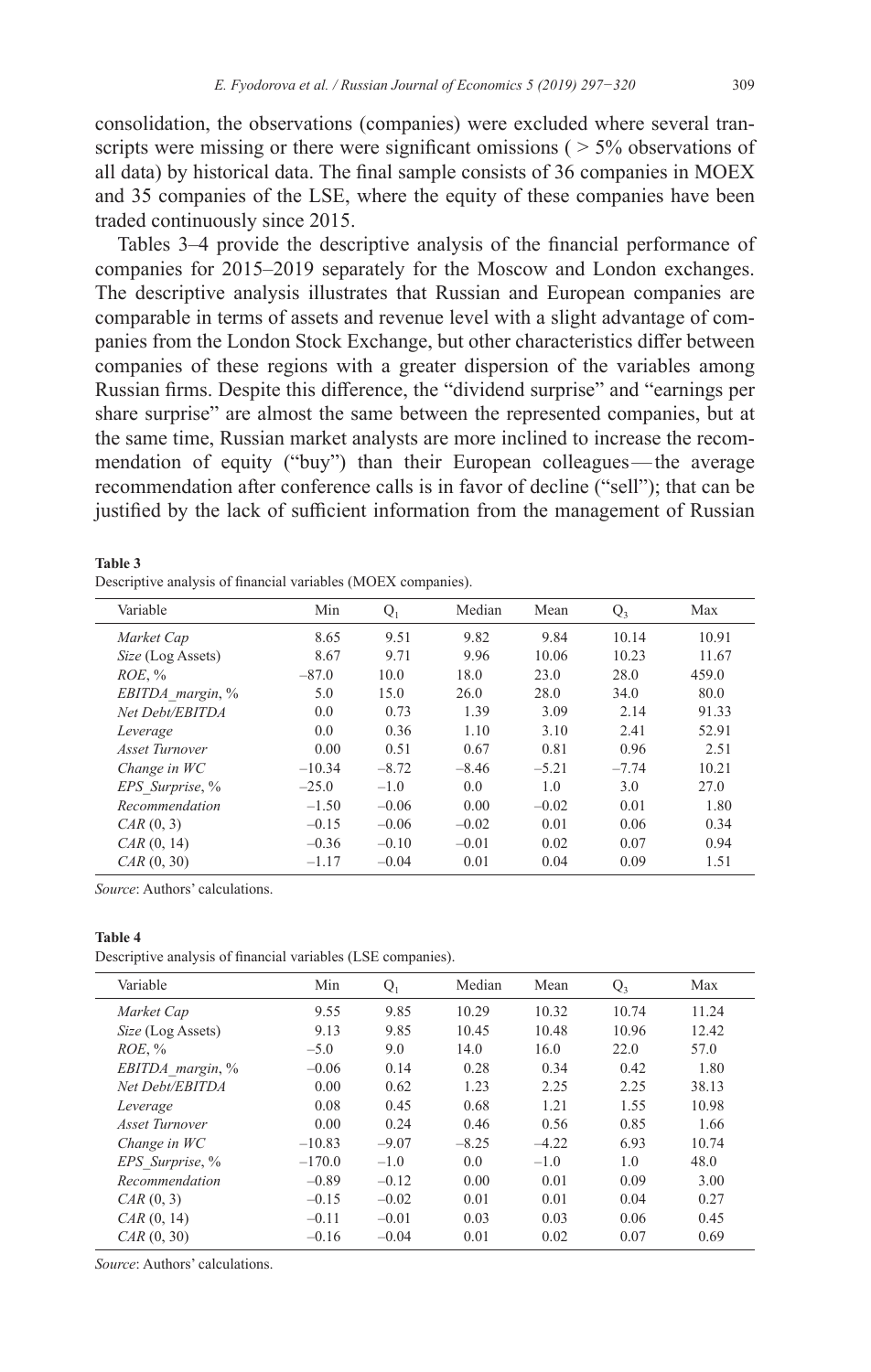companies. In addition, it can be seen that the stock reaction ("excess return") between the markets is almost comparable with a small difference in the pessimistic reaction of the Russian market in the 3-day interval after the call.

On the other hand, attention should mostly be paid to descriptive statistics of linguistic variables of the conference calls (Tables 5–6): the text features of conference calls between the years significantly differ since the interest in this type of communication among management and market analysts increases every year; the number of words in the call of European companies is almost twice that of Russian calls, which is explained by the earlier start of using conference calls to disclose information in Europe. However, the FOG text complexity index illustrates that call texts for Russian companies are more comprehensive and less primitive, despite lesser volume of words. It can be noted that both positivism of the call tone (*PosSent*) and general tone (*NetSent*) practically do not differ between the samples with a slight advantage of positivity for companies in the Russian financial market.

Thematic coverage of environmental aspects of the call with analysts ("Environment") is practically the same, despite the fact that government regula-

| Variable          | Min   | $Q_1$ | Median | Mean  | $Q_3$ | Max   |
|-------------------|-------|-------|--------|-------|-------|-------|
| Words             | 689   | 2460  | 3473   | 3549  | 4266  | 12939 |
| FOG Index         | 10.56 | 12.26 | 12.94  | 13.02 | 13.57 | 17.79 |
| PosSent           | 0.09  | 0.11  | 0.12   | 0.12  | 0.13  | 0.17  |
| <b>NegSent</b>    | 0.02  | 0.03  | 0.03   | 0.03  | 0.04  | 0.08  |
| NetSent           | 0.03  | 0.07  | 0.08   | 0.09  | 0.09  | 0.15  |
| Environment       | 0.01  | 0.02  | 0.02   | 0.02  | 0.03  | 0.05  |
| Social Disclosure | 0.01  | 0.02  | 0.02   | 0.02  | 0.02  | 0.04  |
| Human Rights      | 0.00  | 0.01  | 0.01   | 0.01  | 0.01  | 0.03  |
| Words O&A         | 68    | 1171  | 1814   | 1917  | 2376  | 6364  |
| FOG Index Q&A     | 10.04 | 12.07 | 12.78  | 12.84 | 13.52 | 19.26 |
| PosSent O&A       | 0.06  | 0.11  | 0.12   | 0.12  | 0.13  | 0.18  |
| NegSent O&A       | 0.00  | 0.02  | 0.03   | 0.03  | 0.04  | 0.09  |
| NetSent O&A       | 0.02  | 0.07  | 0.09   | 0.09  | 0.10  | 0.15  |

#### **Table 5**

*Source*: Authors' calculations.

#### **Table 6**

Descriptive analysis of linguistic and thematic variables (LSE companies).

| Variable          | Min  | $Q_1$ | Median | Mean  | $Q_3$ | Max     |
|-------------------|------|-------|--------|-------|-------|---------|
| Words             | 1556 | 4764  | 6009   | 6154  | 7466  | 13 3 17 |
| FOG Index         | 9.45 | 11.56 | 12.37  | 12.35 | 13.03 | 16.26   |
| PosSent           | 0.08 | 0.11  | 0.11   | 0.11  | 0.12  | 0.15    |
| <b>NegSent</b>    | 0.02 | 0.03  | 0.03   | 0.03  | 0.04  | 0.05    |
| <b>NetSent</b>    | 0.04 | 0.07  | 0.08   | 0.08  | 0.09  | 0.13    |
| Environment       | 0.01 | 0.02  | 0.02   | 0.03  | 0.03  | 0.05    |
| Social Disclosure | 0.01 | 0.02  | 0.03   | 0.03  | 0.03  | 0.06    |
| Human Rights      | 0.01 | 0.01  | 0.02   | 0.02  | 0.02  | 0.04    |
| Words O&A         | 317  | 2297  | 3279   | 3219  | 4032  | 8302    |
| FOG Index O&A     | 9.38 | 11.02 | 11.75  | 11.77 | 12.32 | 21.14   |
| PosSent O&A       | 0.07 | 0.09  | 0.10   | 0.10  | 0.11  | 0.14    |
| NegSent Q&A       | 0.01 | 0.02  | 0.03   | 0.03  | 0.03  | 0.05    |
| NetSent O&A       | 0.05 | 0.07  | 0.07   | 0.07  | 0.10  | 0.12    |
|                   |      |       |        |       |       |         |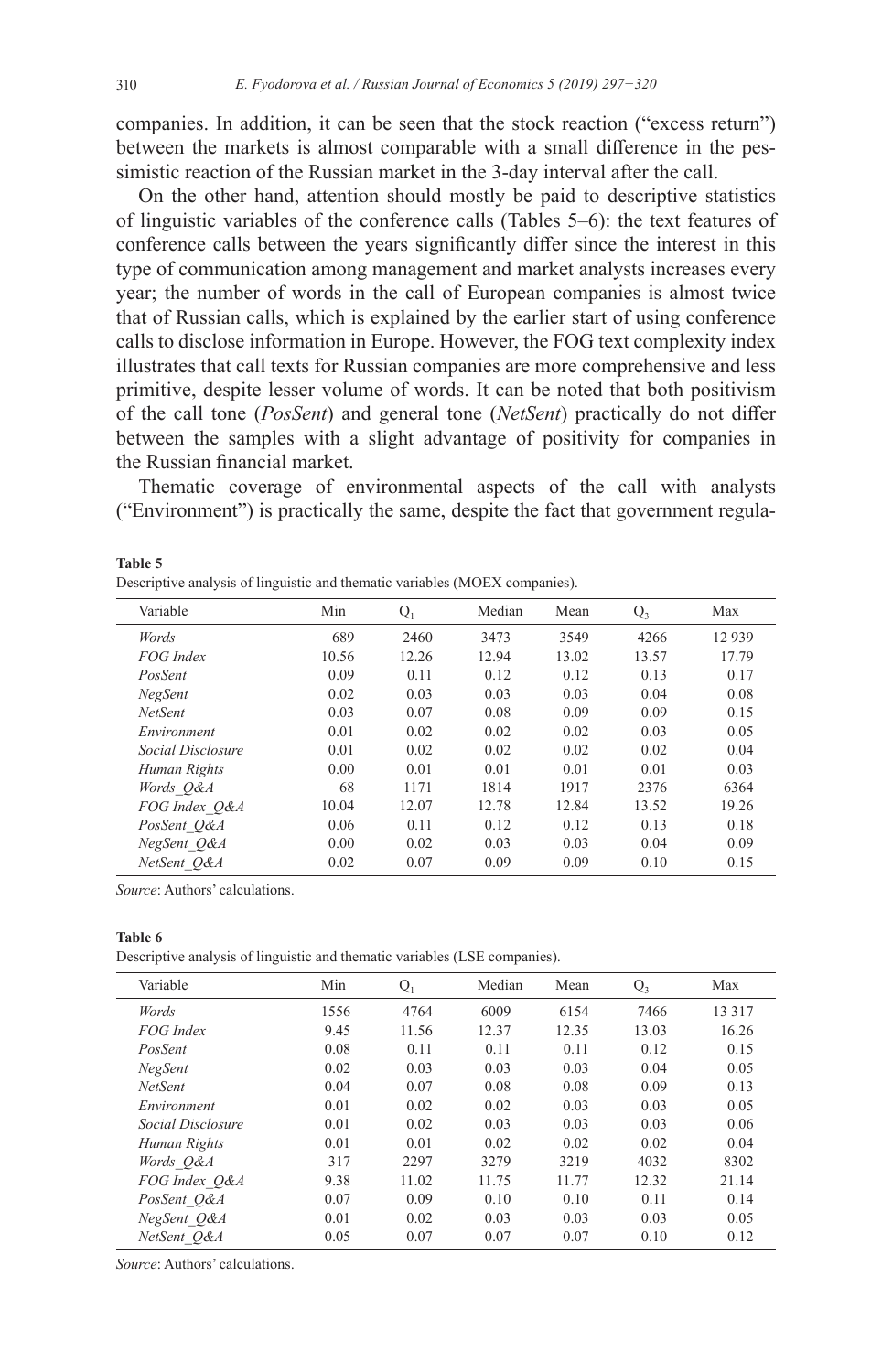tion and the emphasis on green production is much stronger in Europe. In contrast, there is an advantage in disclosing the topics of social responsibility and protecting human rights among the companies of the London Exchange, which is supported by facts (the requirement of society and the EU for the mandatory disclosure and coverage of this information). At the same time, for both samples, the total word volume in the question-answer part (Q&A) of the call is almost 2 times lower than the conference call as a whole with more primitiveness and simplicity of proposals for companies of the London Stock Exchange. That may indicate an attempt to manipulate the topics by the management of Russian corporations when in the Q&A part ("difficult readability"). The emotional color (*PosSent, NetSent*) of the Q&A part of the call is brighter for Russian companies, which is manifested in the volume of positive and negative tone. It can be explained by their relative inexperience in conducting such events, both on the side of company management and market analysts in comparison to companies on the London Stock Exchange, that use a more restrained tone in the call.

Fig. 2 presents the most popular words for the general sample of conference calls by topics: social and environmental responsibility. As can be seen from



**Fig. 2.** Most popular words for the general sample of conference calls by topics: social and environmental responsibility.

*Source*: Compiled by the authors.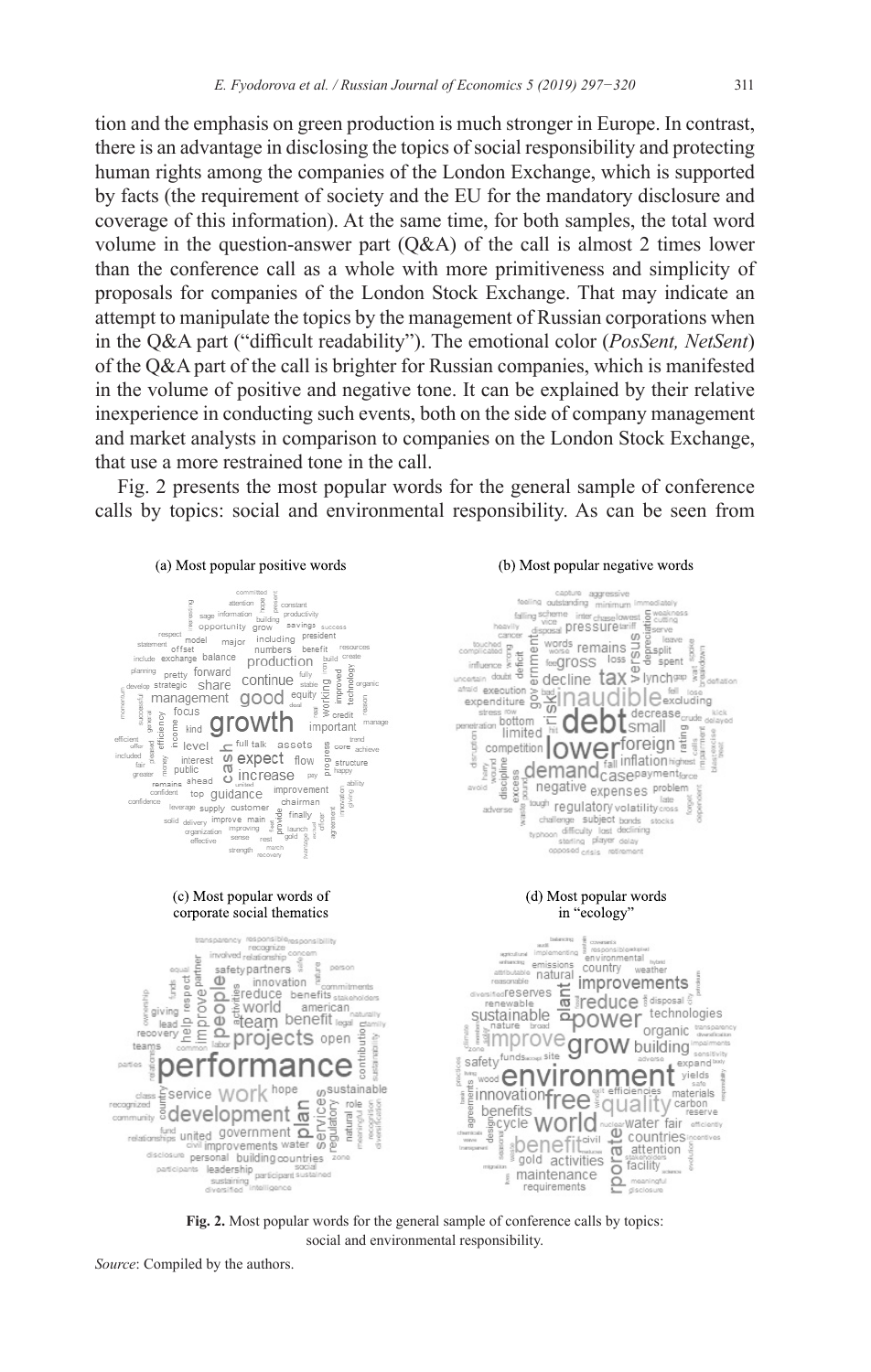

**Fig. 3.** Dynamics of positive and negative words in conference calls for 2015–2019, MOEX and LSE companies.

Fig. 2, the most popular positive words in the call with analysts and investors were the words: "growth", "good", "increase", "cash", and negative—"debt", "risk", "demand" , "tax", "decline'. At the same time, in social thematics, the words "performance", "projects", "people", "development" were used to a greater degree, and in the direction of ecology topic—"environment", "power", "reduce", "quality" and "plant".

Fig. 3 shows the dynamics of the duration and tonality of conference calls by year: there has been a tendency over the past five years to increase the number of words in calls with analysts for Russian companies with the growth in the positive focus of the text and a constant level of using negative words, which led to an increase in the overall positive tonality and emotional coloring of the call. However, this dynamic is opposite for European companies: the decrease in the average number of words in the calls by 10–15% with a similar decrease in the volume of positive and negative words, and thus the overall emotional coloring of the call has not changed much over the past 5 years.

Fig. 4 illustrates the dynamics of the thematic focus in the call with investors and market analysts: there is a noticeable tendency for words to grow in each of

*Source*: Authors' calculations.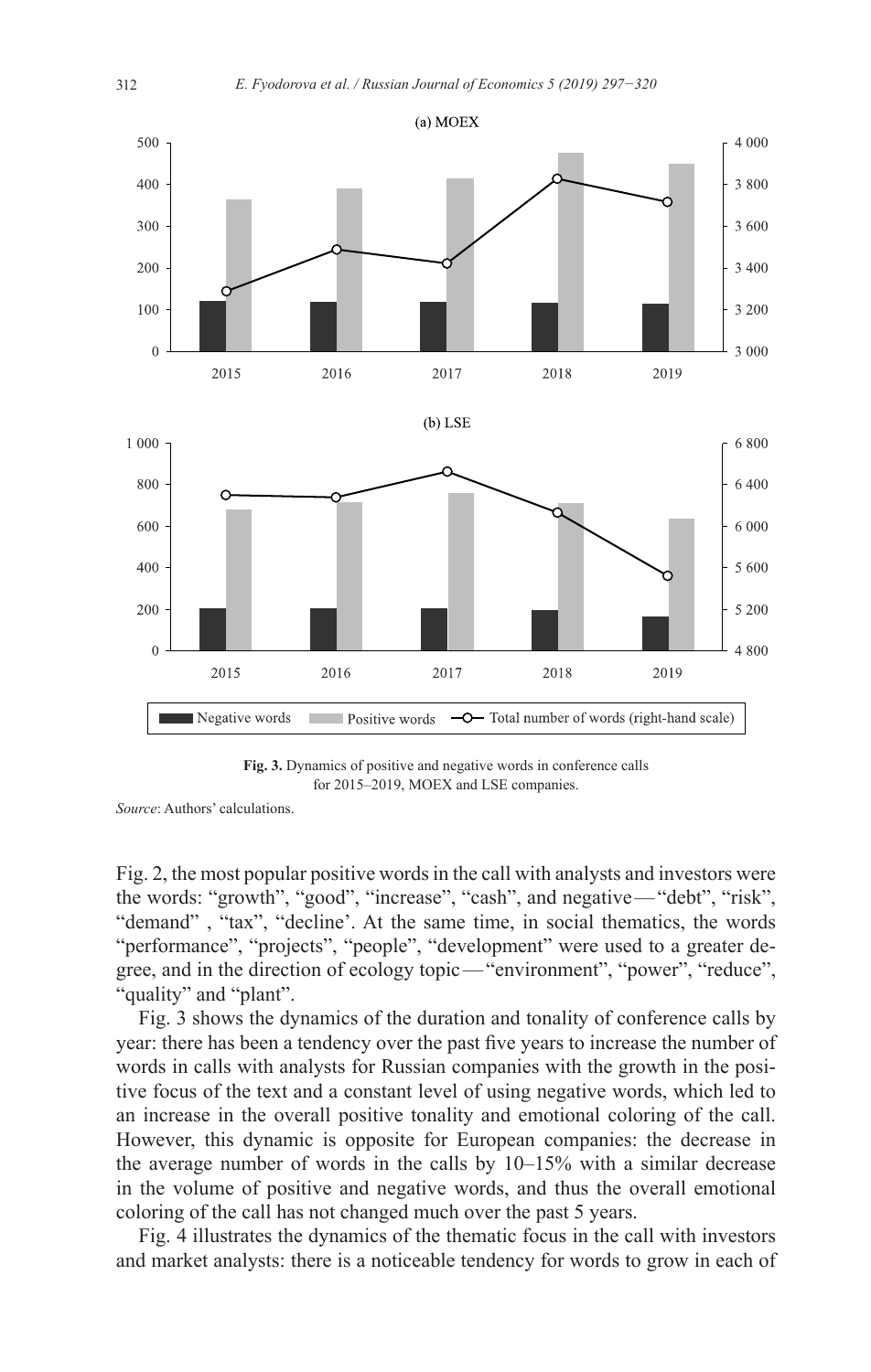

**Fig. 4.** Dynamics of thematic words in conference calls for 2015–2019, MOEX and LSE companies.

*Source*: Authors' calculations.

all the thematics for Russian companies until 2018—environmental and social responsibility, protecting human rights—with a slight decrease of using these words in 2019. The general word trend for companies of the LSE is multidirectional: the decrease in thematic coverage of social orientation and protection of human rights, which are explained by a decrease in the total volume of words in a call, but at the same time there is a significant increase in words in the subject of "ecology and environment", which can be interpreted by tightening policies in this sphere by the state and institutional pressure.

The greater volume (number) of words in the topics of protecting human rights, social responsibility and the environment for LSE companies is explained, on the one hand, by the mandatory disclosure of this thematic in the EU region since 2012, and, on the other hand, by a large number of words in the framework of the conference call.

The complexity and the difficult readability of the text of the call has increased over the past five years for companies of both stock exchanges; however, the text of the Russian companies' call is more comprehensive. Variable *Net Sentiment* (general call tone) also increased for companies in both samples, however,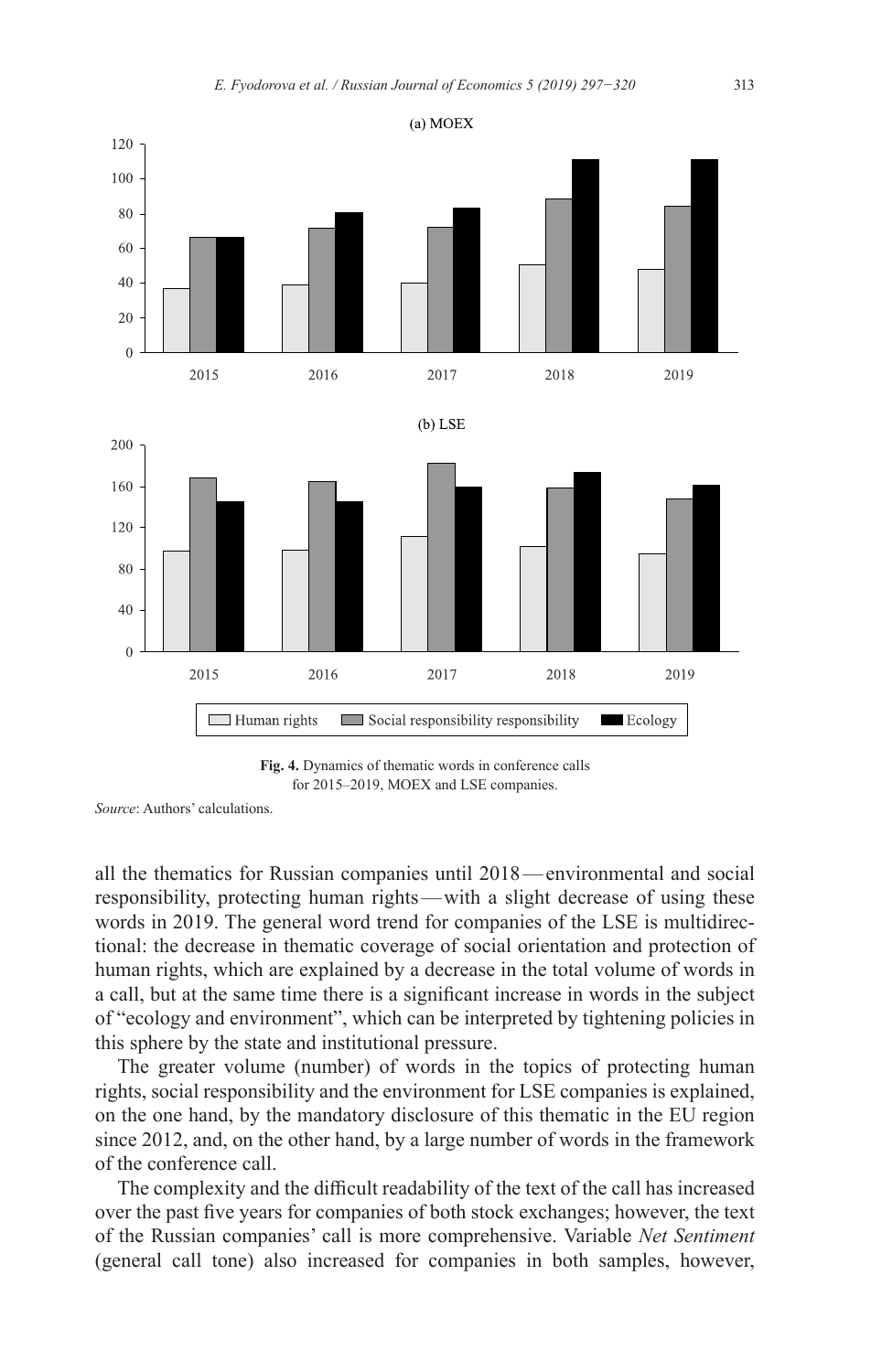the calls of MOEX companies are more positive in 2019, despite almost the same tone level in 2015, which may indicate that Russian management is currently trying to semantically manipulate and distort the disclosed information.

## **5. Empirical results**

The results of the study and the testing of hypotheses 1–3 (for the event window of 14 calendar days after the call) are depicted in Table 7.

The study illustrates that the emotional coloring of the call (general tone), and the length and complexity of the text are significant factors that determine the future excess return of equities of companies from both stock exchanges (Moscow and London). This result is consistent with most studies of the past few years in developed capital markets. Hypothesis 1 about the significance of the general tone of the conference call text was confirmed in Price et al., 2012; Brockman et al., 2017, in samples of companies from developed markets, but did not find verification in Fyodorova et al., 2017, in a sample of CEO Letters of Russian companies. The results allow to conclude that non-fundamental factors (topmanagement tone and depth of disclosed information in the call) can be used by public company management to increase the market value of companies' equities in comparison with the market index in the short term after the call completion (up to 30 days).

However, the analyst's tone in the call is not significantly connected with subsequent valuation (recommendation) of the company equity because of the probable presence of more significant variables (financial results) that affect analyst recommendations. In addition, the insignificant results of testing this hypothesis can be explained by the short-term horizon of the calculation of the variable "change in share recommendation" (up to 1 month), since many analysts might not yet update the recommendation taking into account the information received about the company in the call. It can be noticed that earlier this hypothesis was not tested by researchers, despite the availability of the data of average and median estimates of analysts' recommendations in shares of public companies.

Moreover, the hypothesis of a stronger influence of the analyst's tone than that of the management on future stock returns was confirmed only for companies of LSE. This result can be explained by the greater importance in the Russian stock market of the tone and topics of company management than market analysts, who are mainly only the link between corporations and the market. Besides, in previous works, the authors also received mixed results: this assumption was rejected in Price et al. (2012), however, the opposite conclusion was provided in Boudt and Thewissen (2019). The results of testing the hypotheses 4–5 are presented in Table 8 (for a window of 14 calendar days after the call).

The complexity, readability and the length of the call text and top management Letters are the most popular hypotheses that are advanced and tested by the authors in this field. In this study, hypothesis 4 on the significance of the length and complexity of the text is not rejected, which confirms the results of recent studies (Loughran and McDonald, 2014; Brockman et al., 2017; Borochin et al., 2018; Li, 2006, 2008), however, according to the sample of CEO Letters of Russian companies, Fyodorova et al. (2017) concluded the insignificance of these factors in the link to the financial performance of public wfirms. In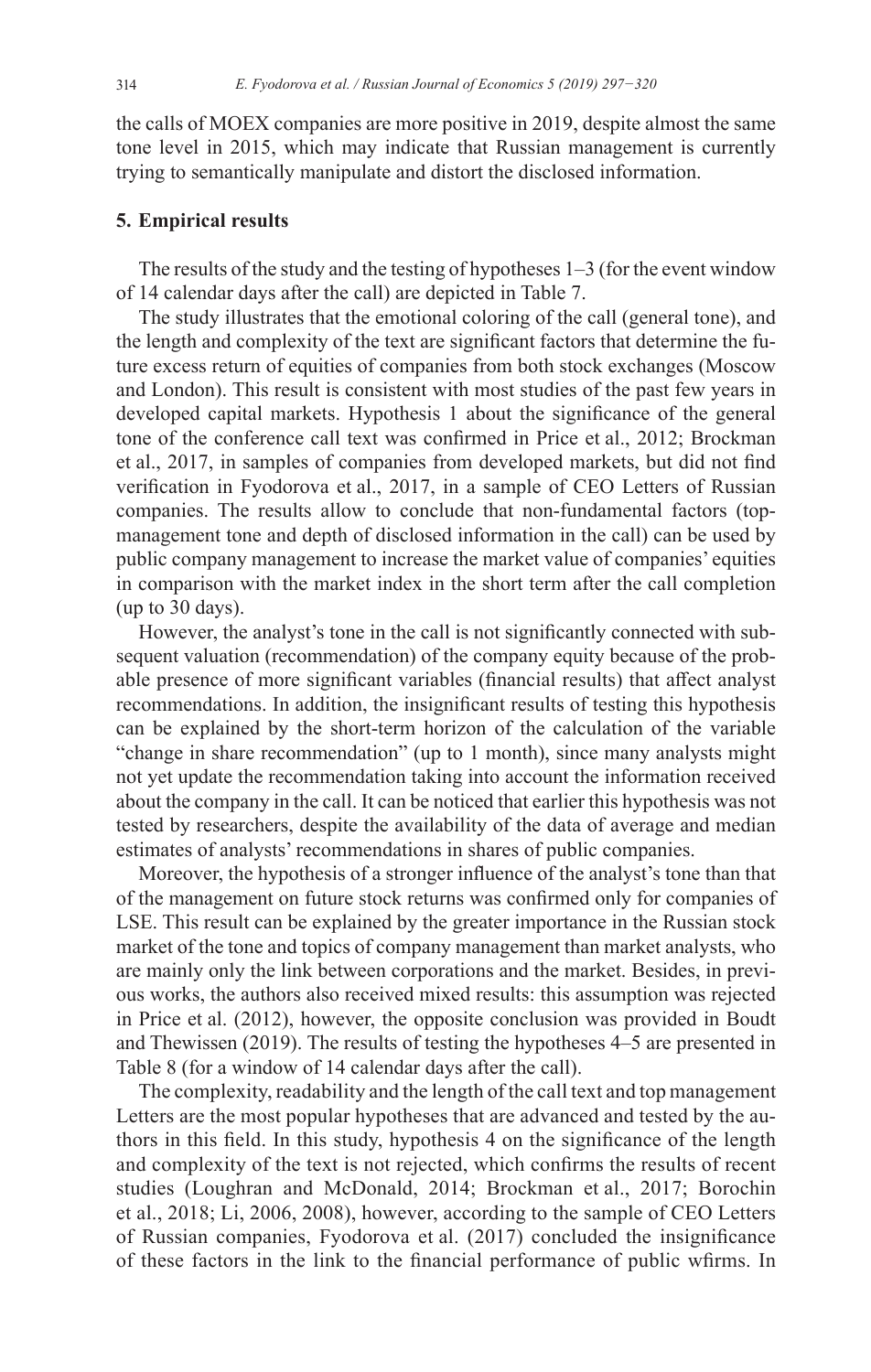| Variable                 | <b>MOEX</b>                                   |                                               |                                                             | LSE                                                      |                                                             |                                                      |
|--------------------------|-----------------------------------------------|-----------------------------------------------|-------------------------------------------------------------|----------------------------------------------------------|-------------------------------------------------------------|------------------------------------------------------|
|                          | Hypothesis 1                                  | Hypothesis 2                                  | Hypothesis 3                                                | Hypothesis 1                                             | Hypothesis 2                                                | Hypothesis 3                                         |
| [Intercept]              | $0.168(0.09)^*$                               |                                               | $0.19(0.099)^{*}$                                           | $0.14(0.08)*$                                            | $-0.03(0.95)$                                               | $-0.37(0.22)^*$                                      |
| ROE                      | 0.009(0.015)                                  | $-0.43 (-1.88)$ <sup>**</sup><br>0.05 (-0.10) |                                                             |                                                          | $0.55(0.023)^*$                                             |                                                      |
| Size                     | $0.0159(0.008)$ **                            |                                               | $0.0156(0.008)^*$                                           |                                                          |                                                             | $9.6e^{-03}(5.8e^{-03})$ <sup>*</sup>                |
| Posr                     | $1.36(0.64)$ **                               |                                               |                                                             | $0.49(0.19)$ **<br>0.29 $(0.009)$ **<br>2.25 $(1.16)$ ** | $\begin{array}{c} \begin{array}{c} \end{array} \end{array}$ |                                                      |
|                          |                                               |                                               | $\begin{array}{c} \begin{array}{c} \end{array} \end{array}$ |                                                          |                                                             | $\bar{\bar{1}}$                                      |
| Negr<br>Netr             | $0.88(0.495)^*$                               |                                               | $\bar{\bar{1}}$                                             | $2.04(1.08)$ **                                          |                                                             | $\mathbf{L}$                                         |
|                          |                                               | $-0.01(2.33)$                                 |                                                             |                                                          | 2.23(0.77)                                                  |                                                      |
| Negr_Anlst<br>Posr_Anlst |                                               |                                               |                                                             |                                                          |                                                             |                                                      |
| Netr_Anlst               |                                               | $3.52 (-2.17)$ **                             | $0.25(0.61)$<br>-0.32 $(0.29)$ <sup>**</sup>                | $\frac{1}{2}$                                            | 0.31(0.57)                                                  | $1.79(0.94)$ **<br>-0.62 (1.63)                      |
| Posr_Mngm                |                                               |                                               |                                                             |                                                          | $\bar{1}$                                                   | 0.38(0.75)                                           |
| Envir                    | $-2.40(0.770)$ ***                            |                                               | $0.53(0.28)$ **<br>-2.49 $(0.74)$ ****                      | $1.32(0.73)^*$                                           |                                                             | $1.38(0.67)$ **                                      |
| $Empl$                   |                                               |                                               | $\bar{1}$                                                   | $\bar{1}$                                                | $\bar{\phantom{a}}$                                         | $\bar{1}$                                            |
| Humrights                |                                               |                                               |                                                             |                                                          |                                                             |                                                      |
| Words                    | $2.4e^{-06}$ (1.3 $e^{-06}$ ) <sup>****</sup> | $9.15e^{-0.5} (-2.33)^{**}$                   | $2.2e^{-0.6} (1.17)^{**}$                                   | $4.8e^{-06}(-0.13)$                                      | $-3.7e^{-0.5}(0.08)$ **                                     | $-1.6e^{-0.5}$ (6.0e <sup>-06</sup> ) <sup>***</sup> |
| Leverage                 |                                               |                                               |                                                             |                                                          |                                                             |                                                      |
| <b>ND/EBITDA</b>         | $4.9e^{-04}(6.5e^{-04})$                      | $-4.7e^{-03} (-1.34)^*$                       | $5.6e^{-0.4}$ (6.7e <sup>-04</sup> )                        | $-2.6e^{-03}$ (1.9 $e^{-03}$ )                           | $3.5e^{-03}$ (0.61)                                         | $-2.7e^{-03}$ (1.2 $e^{-03}$ ) <sup>**</sup>         |
| $R^2, \, \%$             | 16.13                                         | 17.78                                         | 13.45                                                       | 14.77                                                    | 15.21                                                       | 11.68                                                |
| F-test                   | 3.77                                          | 4.11                                          | 3.27                                                        | 3.29                                                     | 9.24                                                        | 2.52                                                 |
| $p$ -value               | 0.033                                         | 0.026                                         | 0.049                                                       | 0.0489                                                   | 0.043                                                       | 0.097                                                |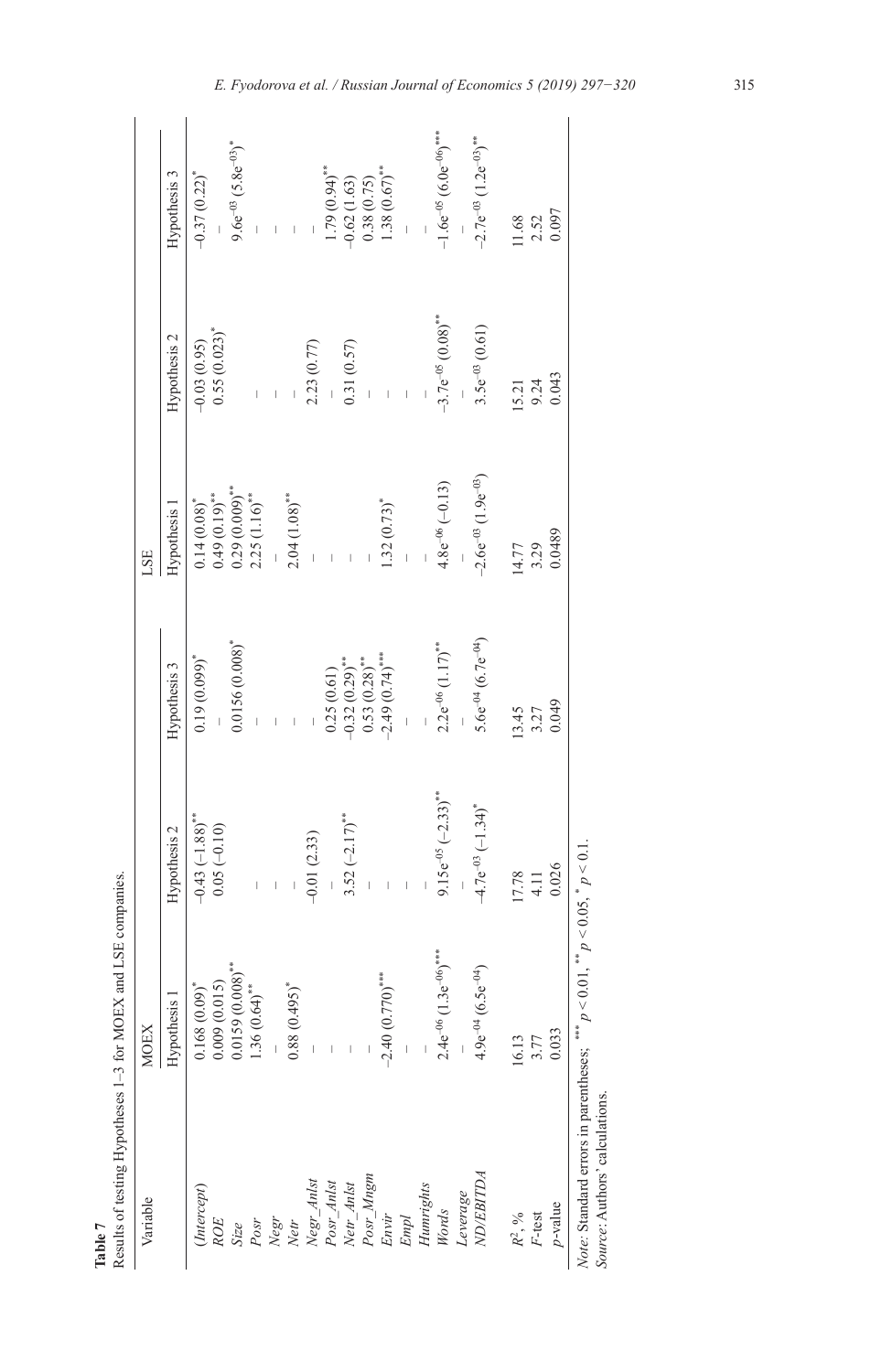| Table 8                        | Results of testing Hypotheses 4-5 for MOEX and LSE                                          | companies.                     |                                       |                     |                                    |                       |
|--------------------------------|---------------------------------------------------------------------------------------------|--------------------------------|---------------------------------------|---------------------|------------------------------------|-----------------------|
| Variable                       | <b>MOEX</b>                                                                                 |                                |                                       | LSE                 |                                    |                       |
|                                | Hypothesis 4                                                                                | Hypothesis 5a                  | Hypothesis 5b                         | Hypothesis 4        | Hypothesis 5a                      | Hypothesis 5b         |
| (Intercept)                    | $0.083(0.043)$ **                                                                           | $0.10(0.028)$ ***              | $0.05(0.02)$ ***                      | $0.125(0.075)^*$    | $0.09(0.046)$ **                   | $-0.10(0.098)^*$      |
| <b>ROE</b>                     |                                                                                             | $0.027 (0.015)$ **             |                                       |                     | $0.04(0.03)$ **                    |                       |
| ROA                            | 0.068(0.51)                                                                                 |                                | $0.126(0.058)$ **                     | 0.061(0.076)        |                                    | $0.62(0.33)$ **       |
| Size                           | $0.015(0.008)$ **                                                                           |                                |                                       | $0.017(0.10)^*$     |                                    |                       |
|                                | $-0.011(0.06)$ <sup>*</sup>                                                                 | $\bar{\phantom{a}}$ )          | $\overline{\phantom{a}}$              | $0.013(0.07)$ **    | $\bar{\mathbf{r}}$                 |                       |
| FOG<br>Negr<br>Netr            |                                                                                             | $\bar{\phantom{a}}$            | $\frac{1}{2}$                         |                     | $\frac{1}{\sqrt{2}}$               |                       |
|                                |                                                                                             |                                |                                       | $\frac{1}{2}$       |                                    |                       |
| Envir                          |                                                                                             | $-2.28(0.65)$ ***              |                                       |                     |                                    | $-13.82(7.79)$ **     |
| <b>Socialr</b>                 |                                                                                             |                                | $-1.12(0.62)$ **<br>-1.39 $(0.79)$ ** | $\bar{\phantom{a}}$ | $-3.27$ (1.54)***<br>2.52 (1.42)** | $-5.55(6.90)$         |
| Hunrights                      |                                                                                             | $-0.36(0.96)$<br>0.43 $(1.73)$ |                                       | $\frac{1}{2}$       | $-0.58(0.47)$                      |                       |
| Change in WC                   | $0.003(0.011)$ **                                                                           |                                |                                       |                     |                                    |                       |
| Leverage                       | 0.001(0.002)                                                                                | 0.001(0.0007)                  | $-0.002(0.0007)$ ***                  | 0.003(0.002)        | $0.06(0.004)^*$                    | $0.03(0.009)$ **      |
| ND/EBITDA                      | $-1.4e^{-04}$ (8.1e <sup>-05</sup> ) <sup>**</sup>                                          |                                | $-7.1e^{-04}(5.9e^{-04})$             | $0.002(0.001)^{**}$ |                                    | $0.04(0.016)$ **      |
| EBITDA_m                       |                                                                                             |                                |                                       |                     | $\bar{1}$                          |                       |
| $R^2,\, \%$                    | 11.79                                                                                       |                                | 20.89                                 | 10.31               | 13.57                              |                       |
| F-test                         | 3.28                                                                                        | 9.45<br>3.01                   | 6.52                                  | 2.85                | 4.55                               | 8.72<br>2.77<br>0.097 |
| $p$ -value                     | 0.049                                                                                       | 0.081                          | 0.017                                 | 0.091               | 0.0299                             |                       |
| Source: Authors' calculations. | <i>Note:</i> Standard errors in parentheses; *** $p < 0.01$ , ** $p < 0.05$ , * $p < 0.1$ . |                                |                                       |                     |                                    |                       |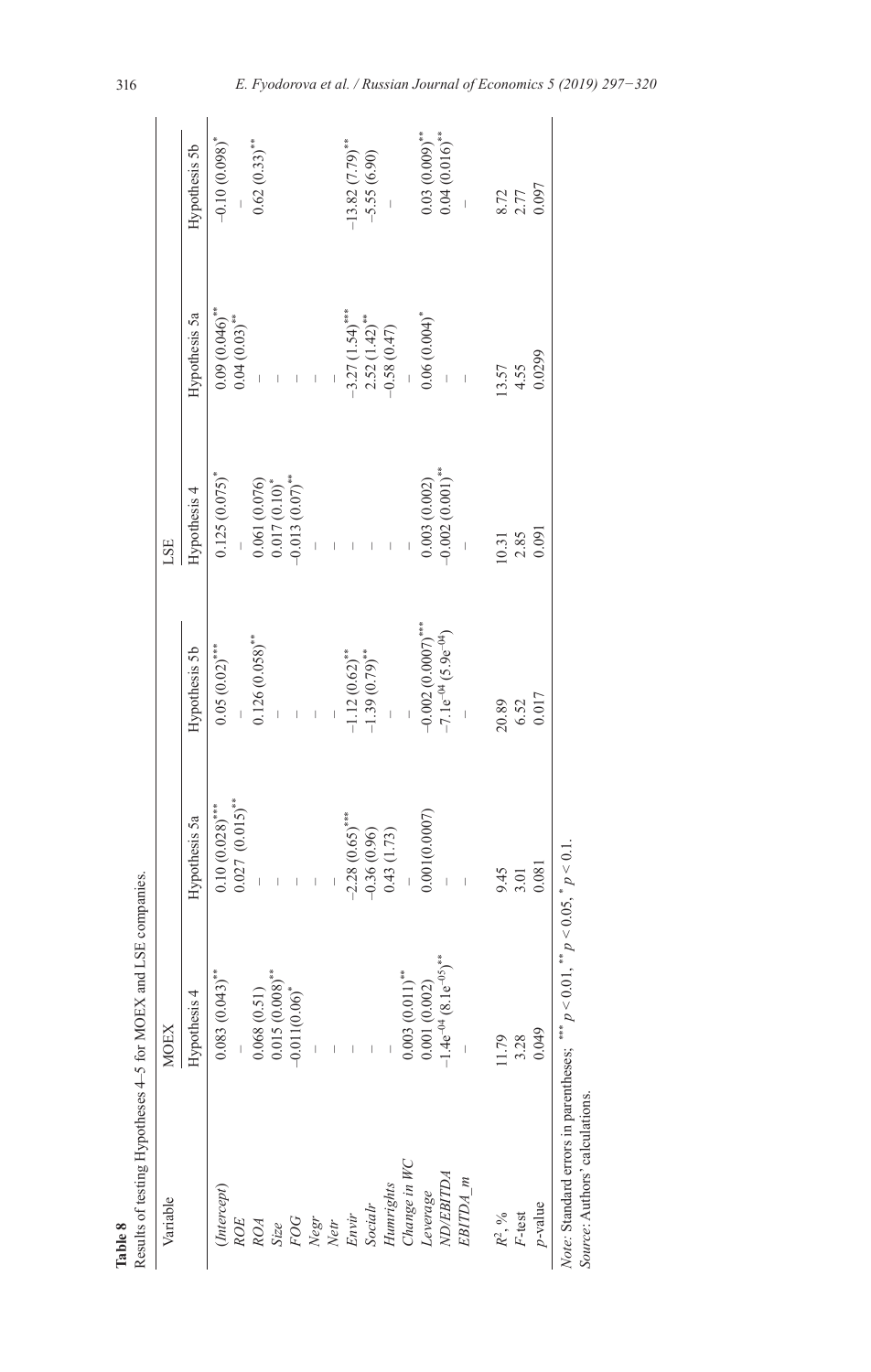addition, testing hypotheses 5a and 5b revealed that a certain topic and agenda (ecology and social responsibility) have a significant impact on excess stock returns (CAR), but only the conference calls' topic of MOEX companies affect the forecast error of EPS by analysts. The obtained results may indicate that all disclosed information (non-financial information is mandatory for disclosure in the EU countries, for example, ESG reports) in European companies is already taken into account in the forecast of analysts, but the absence of such information for many Russian companies makes social and environmental topics in the call of company management significant and affecting subsequent market performance.

Moreover, the disclosure of environmental topics is more likely associated with a discussion of its negative aspects and demonstrations—emissions, environmental accidents, and high investment costs to reduce pollution that ultimately negatively affects the market share price of equities after the call execution. Previously, these hypotheses were not tested by researchers, since there were no specialized thematic dictionaries and the tools for testing them.

The application of machine learning, namely the neural network of the MLP type (multilayer perceptron), as an alternative test of the advanced hypotheses, illustrates that the linguistic variables included in the model reduce the network error by 4–17% on the average and increase the correlation between the predicted and the actual value of the dependent variable by 5–13% (Appendix A). The Appendix B illustrates the example of MLP neural network simulation for testing the hypothesis 5b.

# **6. Conclusion**

The results of the regression analysis and the neural network estimation in the framework of hypothesis testing illustrate the fact that the semantic and thematic characteristics of annual conference calls of management with investors and analysts affect significantly the future market performance of the company and the forecast error earnings per share by analysts in the short and mediumterm intervals (3 days/14 days/30 days). However, there is no significant relation between these indicators and analysts' recommendations per share a month after the conference call. At the same time, it should be noted that the financial market affects the direction and importance of text information used by management, which ultimately affects the results of the influence of text characteristics and features of conference calls on the future market performance of public companies. In addition, a significant regional difference in the tone and manipulation of semantic and thematic characteristics of calls is revealed for companies from the Moscow and London Stock Exchanges.

The empirical significance of the research is in the opportunity of subsequent application of its results by the management of public companies for correct management and control of tone, topics and depth of information disclosure in the framework of the conference call. It is important in order to form and improve its attractiveness and the image for investors and market analysts, to increase the market value of the company due to the growth of stock quotes and improving the recommendations of analysts regarding its attractiveness in the short and long term.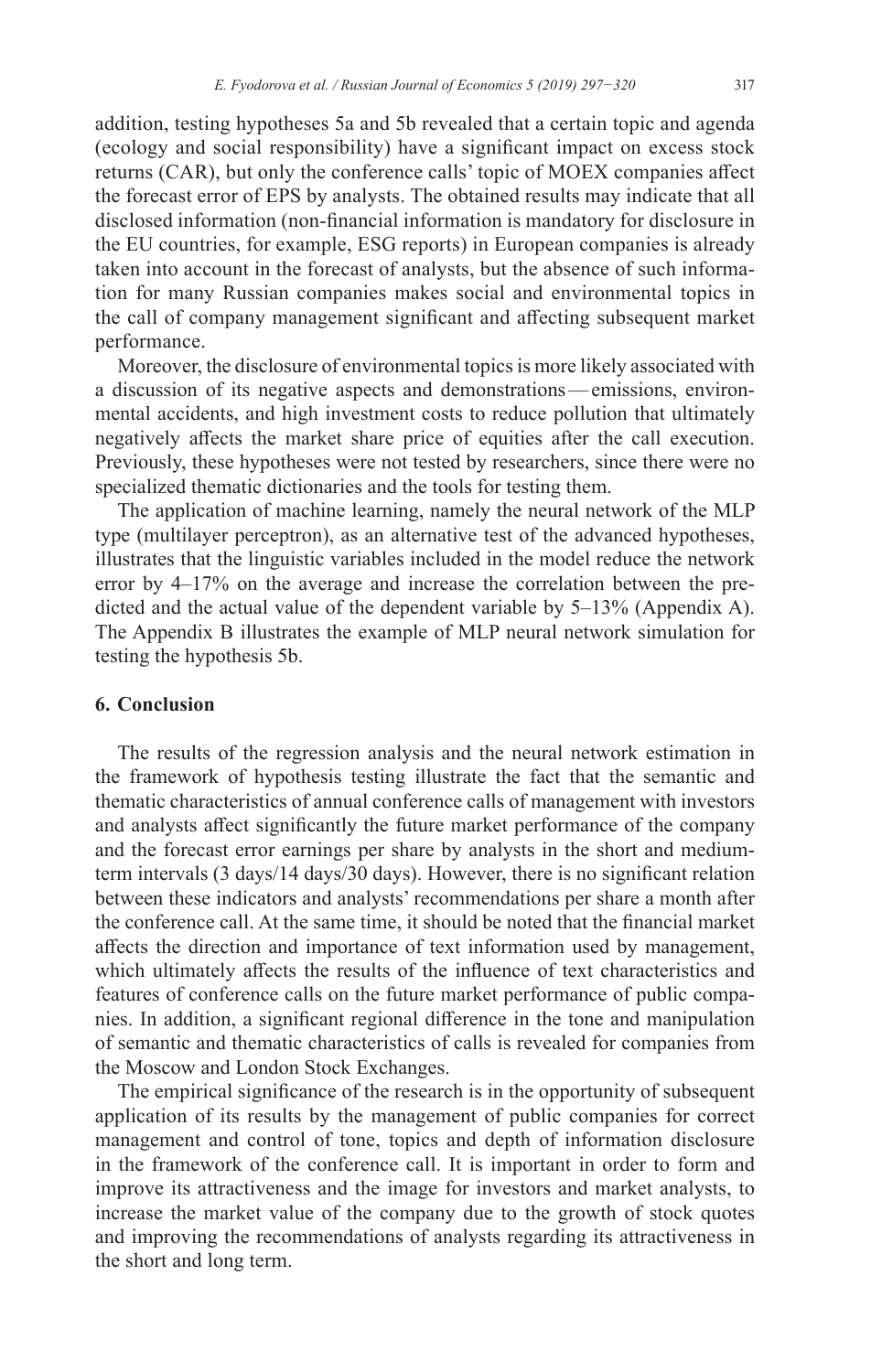The application of the results in this article is possible in two ways: firstly, by management of public companies from developed and emerging markets to reduce the negative perception of financial results and strategies discussed by analysts and investors, reducing the overall level of panic and behavioral irrationality in the short term; and secondly, by investors and analysts to more accurately predict the future financial, operational performance of the company, the strategy being implemented and identify excessive optimism or pessimism of management, which can be reflected in price dynamics both in the short and long term.

## **References**

- Bannier, C., Pauls, T., & Walter, A. (2017). *The BPW: Introducing a German dictionary for computer aided quantitative content analyses*. Unpublished manuscript.
- Borochin, P. A., Cicon, J. E., DeLisle, R. & Price, S. M. (2018). The effects of conference call tones on market perceptions of value uncertainty. *Journal of Financial Markets, 40*. [https://doi.](https://doi.org/10.1016/j.finmar.2017.12.003) [org/10.1016/j.finmar.2017.12.003](https://doi.org/10.1016/j.finmar.2017.12.003)
- Boudt, K., & Thewissen, J. (2019). Jockeying for position in CEO Letters: Impression management and sentiment analytics. *Financial Management, 48* (1), 77–115. [https://doi.org/10.1111/](https://doi.org/10.1111/fima.12219) [fima.12219](https://doi.org/10.1111/fima.12219)
- Brockman, P., Li, X., & Price, S. M. (2015). Differences in conference call tones: Managers versus analysts. *Financial Analysts Journal*, *71* (4), 24–42. <http://dx.doi.org/10.2139/ssrn.2543993>
- Brockman, P., Li, X., & Price, S. M. (2017). Conference call tone and stock returns: Evidence from the Stock Exchange of Hong Kong. *Asia Pacific Journal of Financial Studies*, *46*, 667–685.
- Courtis, J. K. (1998). Annual report readability variability: Tests of the obfuscation hypothesis. *Accounting, Auditing and Accountability Journal, 11* (4), 459–471. [https://doi.](https://doi.org/10.1108/09513579810231457) [org/10.1108/09513579810231457](https://doi.org/10.1108/09513579810231457)
- Courtis, J. K. (2004). Corporate report obfuscation: Artefact or phenomenon? *British Accounting Review, 36* (3), 291–312.<https://doi.org/10.1016/j.bar.2004.03.005>
- Craig, R., & Brennan, N. (2012). An exploration of the relationship between language choice in CEO letters to shareholders and corporate reputation. *Accounting Forum, 36* (3), 166–177
- Davis, A., Piger, J., & Sedor, L. (2006). *Beyond the numbers: Managers' use of optimistic and pessimistic tone in earnings press releases*. Working Paper No. 2006-005, Federal Reserve Bank of St. Louis.<https://doi.org/10.20955/wp.2006.005>
- Davis, A. K., Piger, J. M., & Sedor, L. M. (2012). Beyond the numbers: Measuring the information content of earnings press release language. *Contemporary Accounting Research, 29* (3), 845–868. <https://doi.org/10.1111/j.1911-3846.2011.01130.x>
- Demers, E., & Vega, C. (2008). Soft information in earnings announcements: News or noise? *INSEAD Working Paper*, Fontainebleau, France.
- Demin, I., Fyodorova, E., & Rogov, O. (2019). Applications of the sentiment polarity dictionaries for the textual analysis. *Journal of Applied Informatics*, *14* (1), 5–16 (in Russian).
- Doran, J., Peterson, D., & Price, S. M. (2012). Earnings conference call content and stock price: The case of REITs. *Journal of Real Estate Finance and Economics, 45* (2), 402–434. [https://](https://doi.org/10.1007/s11146-010-9266-z) [doi.org/10.1007/s11146-010-9266-z](https://doi.org/10.1007/s11146-010-9266-z)
- Fyodorova, E., Demin, I., Khrustova, L., Osetrov, R., & Fedorov, F. (2017). The influence of CEO letters' tone on financial indicators of the company. *Russian Management Journal*, *15* (4), 441– 462 (in Russian).<https://doi.org/10.21638/11701/spbu18.2017.403>
- Fyodorova, E., Ledyaeva, S., Fedorov, F., Demin, I., & Denisova, T. (2019). Influence of CEOs optimism and narcissism on the company's capital structure. *Journal of Corporate Finance Research*, *13* (1), 60–75. <https://doi.org/10.17323/j.jcfr.2073-0438.13.1.2019.60-75>
- Fung, G., Yu, J., Yu, X., & Lam, W. (2002). *News sensitive stock trend prediction*. Pacific-Asia Conference on Knowledge Discovery and Data Mining (PAKDD), Taipei, Taiwan.
- Jegadeesh, N., Kim, J., Krische, S. D., & Lee, C. M. C. (2004). Analyzing the analysts: When do recommendations add value? *Journal of Finance, 59* (3), 1083–1124. [https://doi.org/10.1111/](https://doi.org/10.1111/j.1540-6261.2004.00657.x) [j.1540-6261.2004.00657.x](https://doi.org/10.1111/j.1540-6261.2004.00657.x)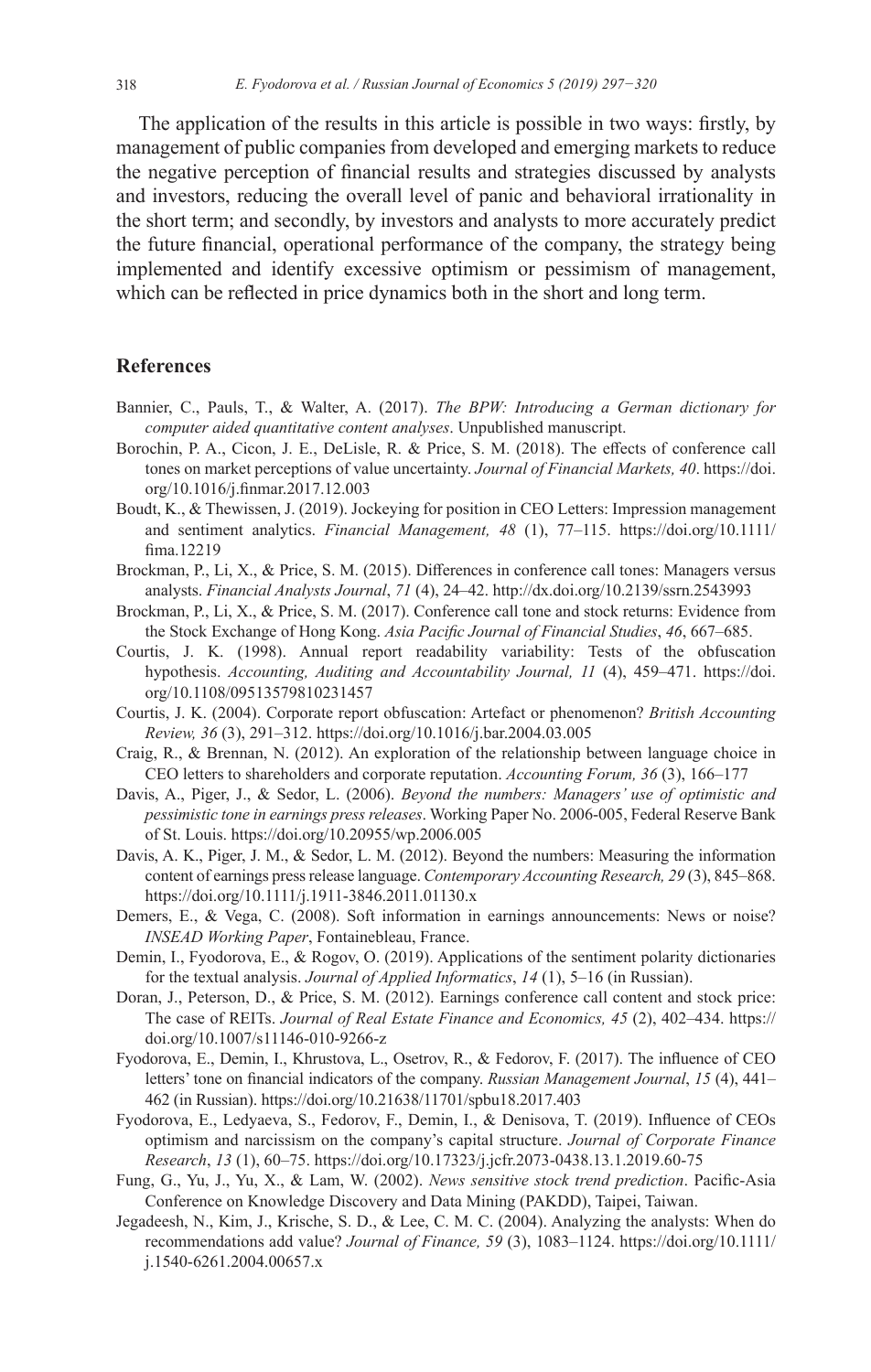- Kelchevskaya, N., Chernenko, I., & Popova, E. (2017). The impact of corporate social responsibility on the investment attractiveness of the Russian companies. *Economy of Region*, *13* (1), 157–169 (in Russian). <https://doi.org/10.17059/2017-1-15>
- Kontio, C. (2016). *Do analysts know it better? Sell-side analyst recommendations and stock returns in Finland*. Aalto University School of Business, Bachelor Thesis.
- Kuznetsova, N. V., & Maslova, E. V. (2013). Models of corporate social responsibility. *Vestnik Tomskogo Gosudarstvennogo Universiteta, 4*, 22–36 (in Russian).
- Li, F. (2006). *Do stock market investors understand the risk sentiment of corporate annual reports?*  Unpublished manuscript, University of Michigan.
- Li, F. (2008). Annual report readability, current earnings, and earnings persistence. *Journal of Accounting and Economics, 45* (2–3), 221–247. <https://doi.org/10.1016/j.jacceco.2008.02.003>
- Loughran, T., & McDonald, B. (2014). Measuring readability in financial disclosures. *Journal of Finance, 69* (4), 1643–1671. <https://doi.org/10.1111/jofi.12162>
- Martinez, A. (2010). *Analysts' recommendations and stock performance: An empirical study of Brazilian public companies*. Available at SSRN:<https://ssrn.com/abstract=1621013>
- Martinez-Blasco, M., Garcia-Blandon, J., & Argiles-Bosch, J. M. (2015). Does the informational role ofthe annual general meeting depend on a country'slegal tradition? *Journal of Management & Governance, 19* (4), 849–873. <https://doi.org/10.1007/s10997-014-9294-9>
- Merkl-Davies, D., & Brennan, N. (2007). Discretionary disclosure strategies in corporate narratives: Incremental information or impression management? *Journal of Accounting Literature, 27*, 116–196.
- Murg, M., Pachler, M., & Zeitlberger, A. C. M. (2014). The impact of analyst recommendations on stock prices in Austria (2000–2014): Evidence from a small and thinly traded market. *Central European Journal of Operations Research, 24* (3), 595–616. [https://doi.org/10.1007/s10100-](https://doi.org/10.1007/s10100-014-0360-9) [014-0360-9](https://doi.org/10.1007/s10100-014-0360-9)
- Patelli, L., & Pedrini, M. (2014). Is the optimism in CEO's letters to shareholders sincere? Impression management versus communicative action during the economic crisis. *Journal of Business Ethics, 124* (1), 19–34.<https://doi.org/10.1007/s10551-013-1855-3>
- Pencle, N., & Mălăescu, I. (2016). What's in the words? Development and validation of a multidimensional dictionary for CSR and application using prospectuses. *Journal of Emerging Technologies in Accounting, 13* (2), 109–127. <https://doi.org/10.2308/jeta-51615>
- Price, S. M., Doran, J., Peterson, D., & Bliss, B. (2012). Earnings conference calls and stock returns: The incremental informativeness of textual tone. *Journal of Banking and Finance, 36*, 992–1011. <https://doi.org/10.1016/j.jbankfin.2011.10.013>
- Souček, M., & Wasserek, T. (2014). *Impact of analyst recommendations on stock returns: Evidence from the German stock market.* Discussion Paper No. 358, European University Viadrina Frankfurt (Oder), Department of Business Administration and Economics.
- Udaltsov, V., & Tikhonova, N. (2013). Influence of informational transparency on the cost of capital and operational efficiency of Russian public companies. *Journal of Corporate Finance Research*, *7* (1), 2–16. <https://doi.org/10.17323/j.jcfr.2073-0438.7.1.2013.2-16>
- Wu, L., Hoi, S., & Yu, N. (2010). Semantics-preserving bag-of-words models and applications. *IEEE Transactions on Image Processing, 19* (7), 1908–1920.
- Wu, D. D., Zheng, L., & Olson, D. L. (2014). A decision support approach for online stock forum sentiment analysis. *Systems, Man, and Cybernetics: Systems, IEEE Transactions, 44* (8), 1077–1087.

# **Appendix A**

#### **Table A1**

Results of application of MLP Neural Network Model.

| Neural network error      |       |       |      |      | Hypothesis Hypothesis Hypothesis Hypothesis Hypothesis Hypothesis<br>٦a | 5b.   |
|---------------------------|-------|-------|------|------|-------------------------------------------------------------------------|-------|
| w/o linguistic variables  | 0.492 | 10.42 | 0.47 | 0.54 | 0.67                                                                    | 0.208 |
| with linguistic variables | 0.449 | 9.45  | 0.45 | 0.45 | 0.57                                                                    | 0.196 |
| Decrease of MLP error, %  | Q     |       |      |      |                                                                         |       |